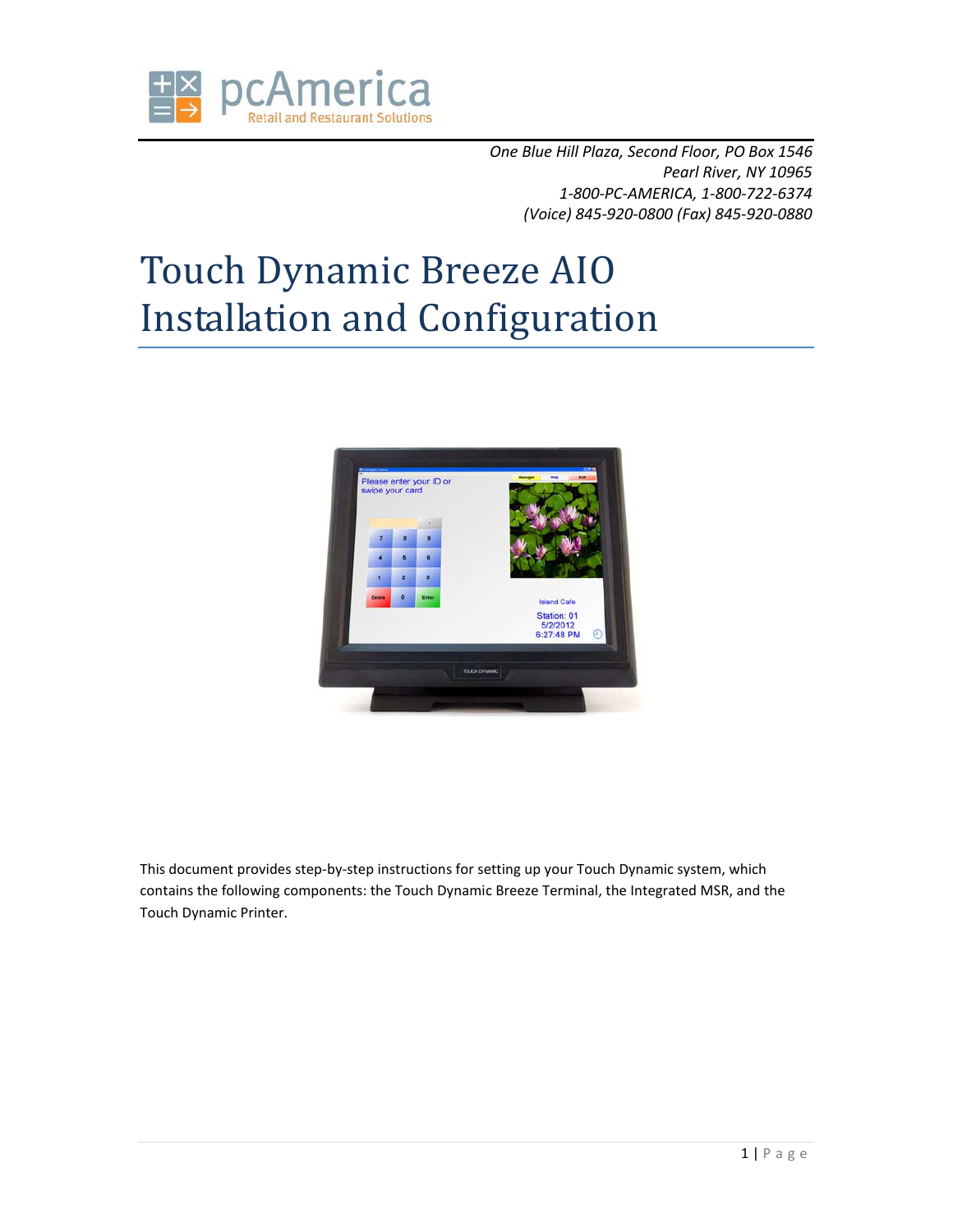#### **Hardware Ports**

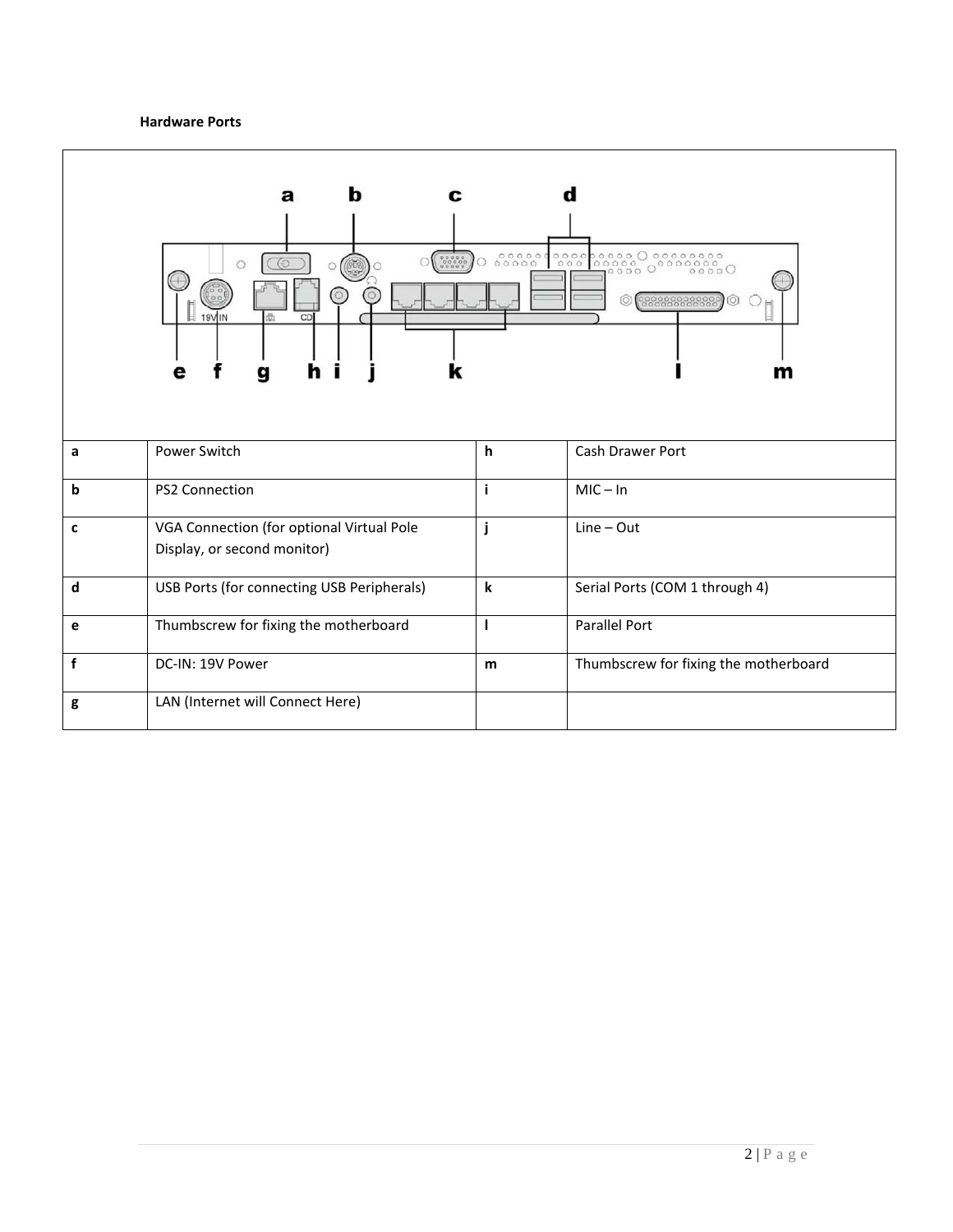#### **Installing the TP 3000 Thermal Printer driver**

The installer for the TP 3000 can be downloaded at:

http://download2.pcamerica.com/drivers/Manufacturer/Touch\_Dynamic/TP\_3000.zip

Double-click the installer and follow these steps:

| OLE POS Setup 2.80 - InstallShield Wizard<br>$\overline{\mathsf{x}}$                                                                                                                                                                                                                                                                                                                                                                                                                                                                                                                                                                                                                                    |              |
|---------------------------------------------------------------------------------------------------------------------------------------------------------------------------------------------------------------------------------------------------------------------------------------------------------------------------------------------------------------------------------------------------------------------------------------------------------------------------------------------------------------------------------------------------------------------------------------------------------------------------------------------------------------------------------------------------------|--------------|
| Welcome to the InstallShield Wizard<br>for OLE POS Setup 2.80<br>The InstallShield Wizard(TM) will help install OLE POS Setup<br>2.80 on your computer. To continue, click Next.                                                                                                                                                                                                                                                                                                                                                                                                                                                                                                                        | Select Next. |
| $N$ ext ><br>$<$ Back<br>Cancel                                                                                                                                                                                                                                                                                                                                                                                                                                                                                                                                                                                                                                                                         |              |
| $\times$<br>Welcome<br>Welcome to the OLE POS Setup 2.80 Setup program.<br>This program will install OLE POS Setup 2.80 on your<br>computer.<br>It is strongly recommended that you exit all Windows programs<br>before running this Setup program.<br>Click Cancel to quit Setup and then close any programs you<br>have running. Click Next to continue with the Setup program.<br>WARNING: This program is protected by copyright law and<br>international treaties.<br>Unauthorized reproduction or distribution of this program, or any<br>portion of it, may result in severe civil and criminal penalties, and<br>will be prosecuted to the maximum extent possible under law.<br>Cancel<br>Next | Select Next. |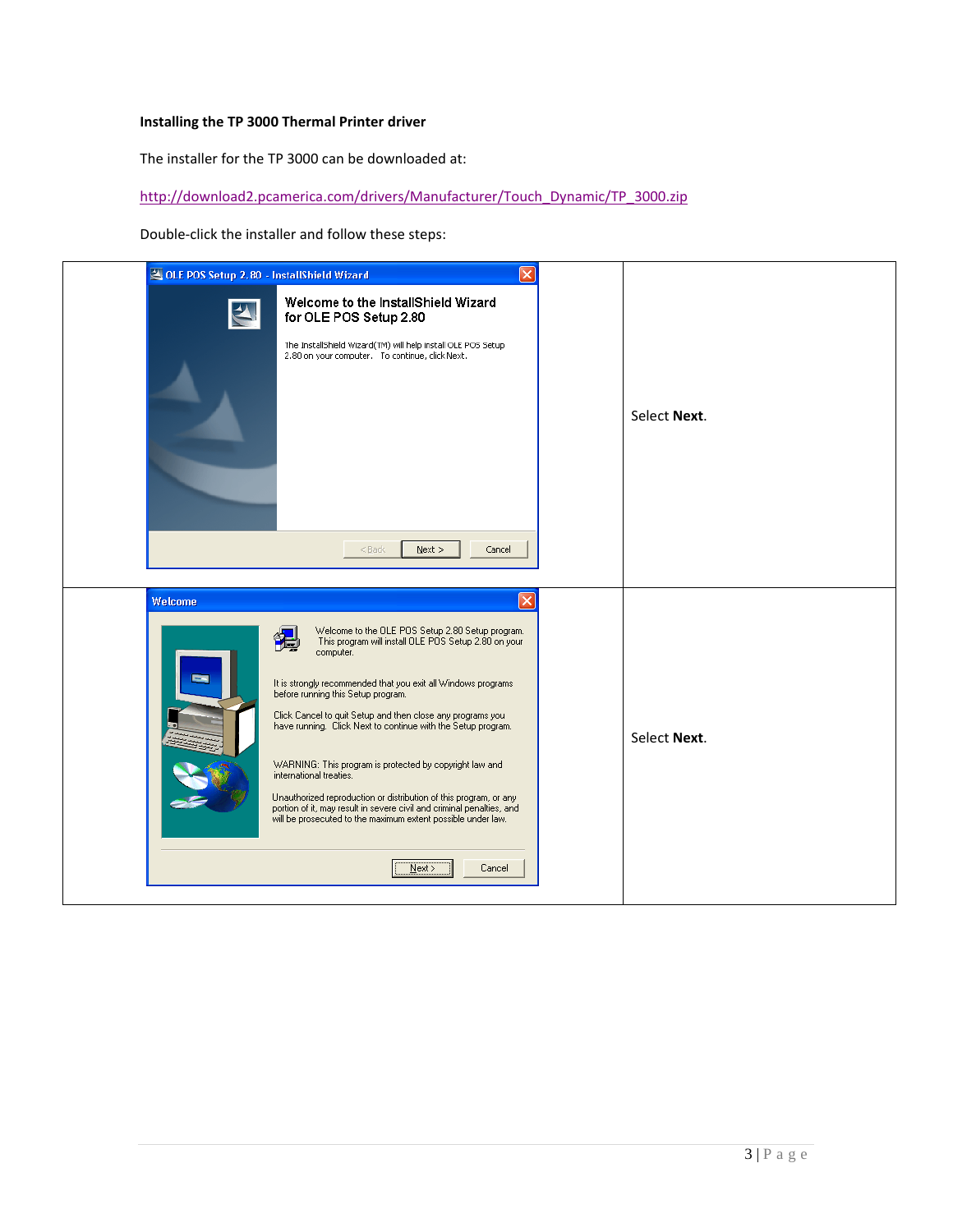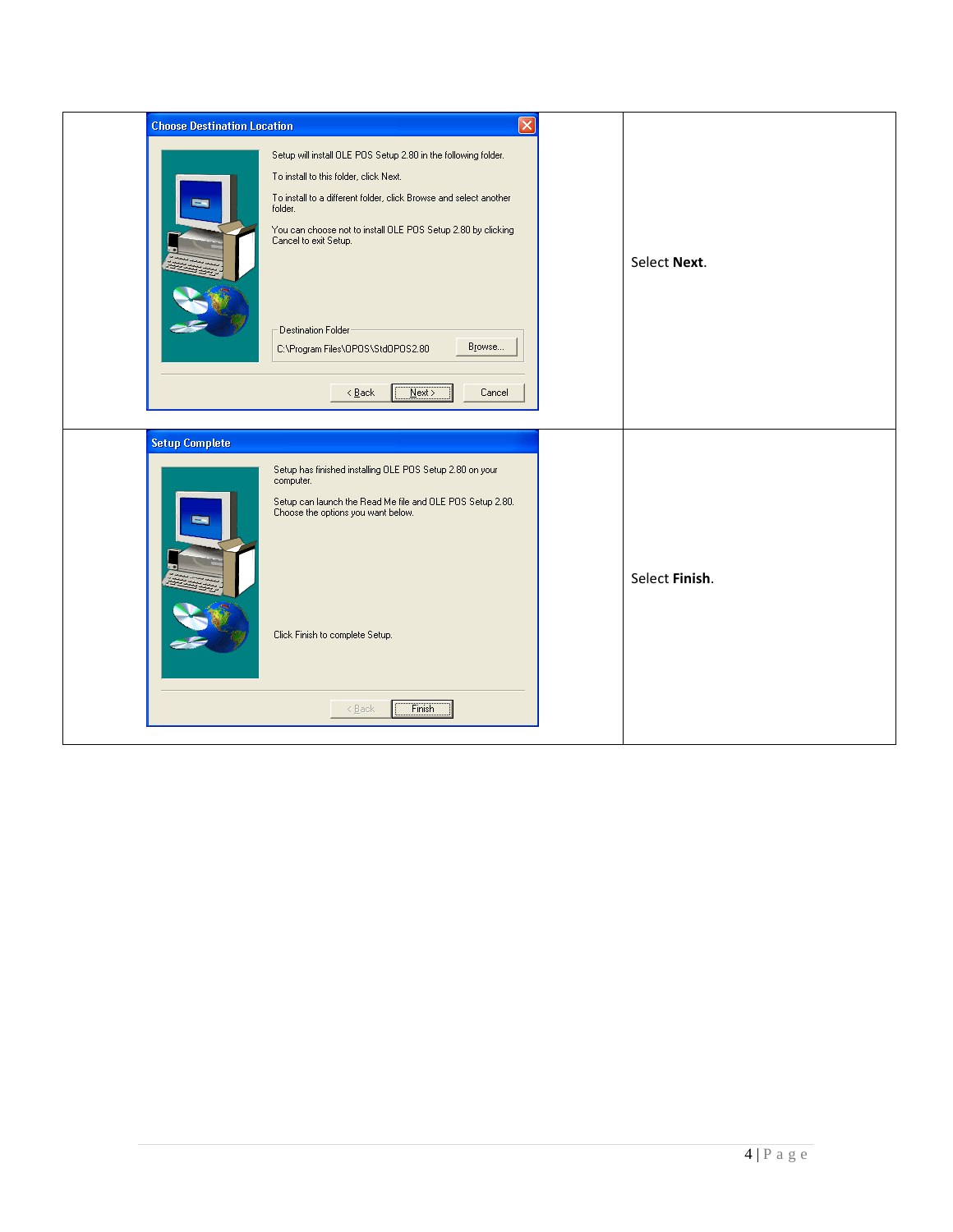# **Installing Microsoft POS for .NET**

The installer for Microsoft POS for .NET can be downloaded at:

http://download2.pcamerica.com/drivers/POS\_for\_.Net.exe

Double-click the installer and follow these steps:

| Microsoft POS for .Net 1.12<br>$\times$<br>Do you want to unzip Microsoft POS for .Net 1.12 installation files?<br>Yes<br>No                                                                                                                                                         | Select Yes.                                                                            |
|--------------------------------------------------------------------------------------------------------------------------------------------------------------------------------------------------------------------------------------------------------------------------------------|----------------------------------------------------------------------------------------|
| WinZip Self-Extractor - POS_for_.Net.exe<br>$\mathbf{x}$<br>To unzip all files in POS_for_.Net.exe to the<br>specified folder press the Unzip button.<br>$Unzip$<br>Run WinZip<br>Unzip to folder:<br>Browse<br>Close<br>$\nabla$ Overwrite files without prompting<br>About<br>Help | Select Browse and select a folder to unzip all files<br>to.<br>Select Unzip.           |
| Setup.exe<br>Microsoft Setup Wrapper<br>Microsoft Corporation                                                                                                                                                                                                                        | Navigate to the folder containing the unzipped<br>files.<br>Double-click on Setup.exe. |
| <b>A</b> Installation Wizard<br>$\vert x \vert$<br>Microsoft POS for .NET<br>Documentation<br>View Release Notes<br>Install<br>÷.<br>Install Microsoft POS for .NET 1.12<br>Exit                                                                                                     | Select Install.                                                                        |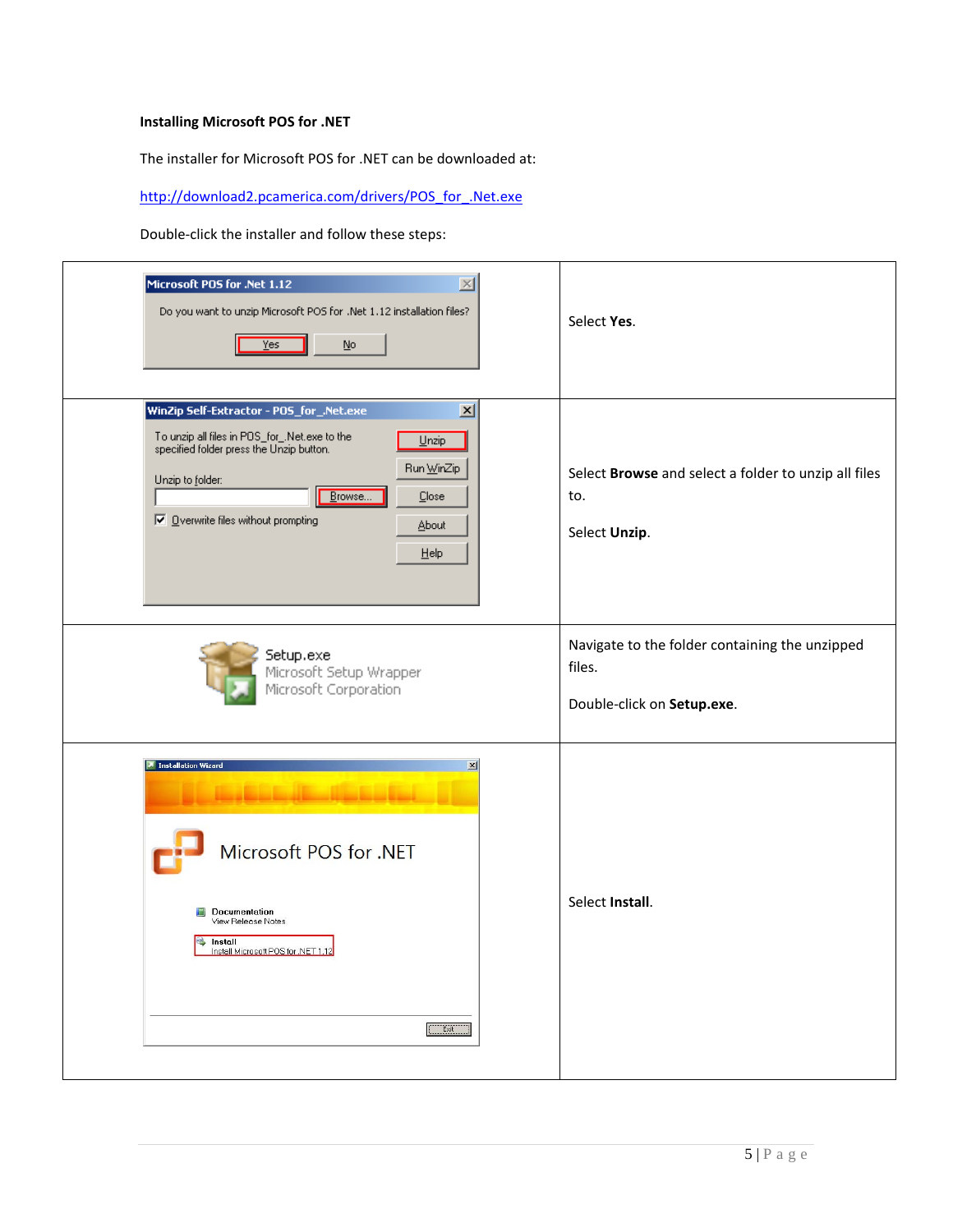| Microsoft POS for .NET 1.12 Installation Wizard<br>x<br><b>Customer Information</b><br>Type your information.<br>Enter your name and the name of your organization.<br>User Name:<br>Organization:<br>Provide the product key for this product in the boxes below.<br>$\begin{picture}(100,100) \put(0,0){\line(1,0){10}} \put(10,0){\line(1,0){10}} \put(10,0){\line(1,0){10}} \put(10,0){\line(1,0){10}} \put(10,0){\line(1,0){10}} \put(10,0){\line(1,0){10}} \put(10,0){\line(1,0){10}} \put(10,0){\line(1,0){10}} \put(10,0){\line(1,0){10}} \put(10,0){\line(1,0){10}} \put(10,0){\line(1,0){10}} \put(10,0){\line$<br>Product Key:<br>The 25-character product key appears on the lower section of your certificate of authenticity.                                                                                        | Provide a user name and organization.<br>Select Next. |
|------------------------------------------------------------------------------------------------------------------------------------------------------------------------------------------------------------------------------------------------------------------------------------------------------------------------------------------------------------------------------------------------------------------------------------------------------------------------------------------------------------------------------------------------------------------------------------------------------------------------------------------------------------------------------------------------------------------------------------------------------------------------------------------------------------------------------------|-------------------------------------------------------|
| $\prec$ Back<br>$M$ ext<br>Cancel<br>Microsoft POS for .NET 1.12 Installation Wizard<br>$\mathbf{x}$<br>License Agreement<br>Please read the following license agreement carefully.<br>To continue with Microsoft POS for .NET 1.12 setup, please read and accept the terms of the License<br>Agreement below.<br>$\triangleq$<br>MICROSOFT SOFTWARE LICENSE TERMS<br>MICROSOFT POINT OF SERVICE FOR .NET<br><b>VERSION 1.12</b><br>These license terms are an agreement between Microsoft Corporation (or based on<br>where you live, one of its affiliates) and you. Please read them. They apply to the<br>software named above, which includes the media on which you received it, if any.<br>The terms also apply to any Microsoft<br>• updates,<br>· supplements,<br>▼<br>$\frac{\text{Accept}}{}$<br>Decline<br>$\leq$ Back | Select Accept.                                        |
| 즤<br>Microsoft POS for .NET 1.12 Installation Wizard<br><b>Installation Options</b><br>Select the type of installation.<br>Select the type of installation that best suits your needs and the installation path.<br><b>Description</b><br>$C$ Typical<br>This option installs the runtime and admin components.<br>C Complete<br>C Custom<br><b>Space allocation</b><br>1.48 MB<br>Total size required:<br>Space available on C:<br>56.32 GB<br>C:\Program Files\Microsoft Point Of Service\<br>Install to:<br>Browse<br>Cancel<br>$\leq$ Back<br>$M$ ext                                                                                                                                                                                                                                                                          | Select Next.                                          |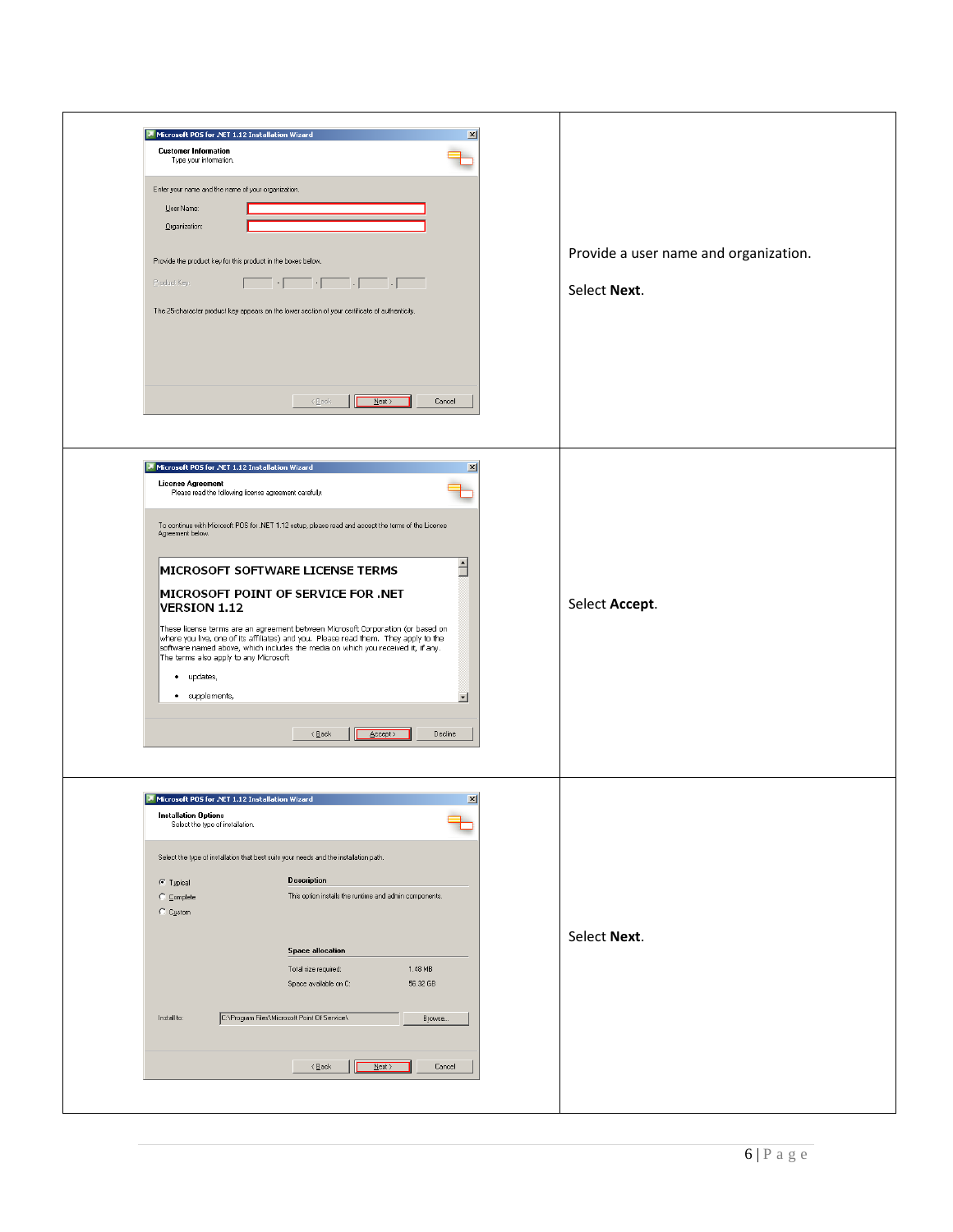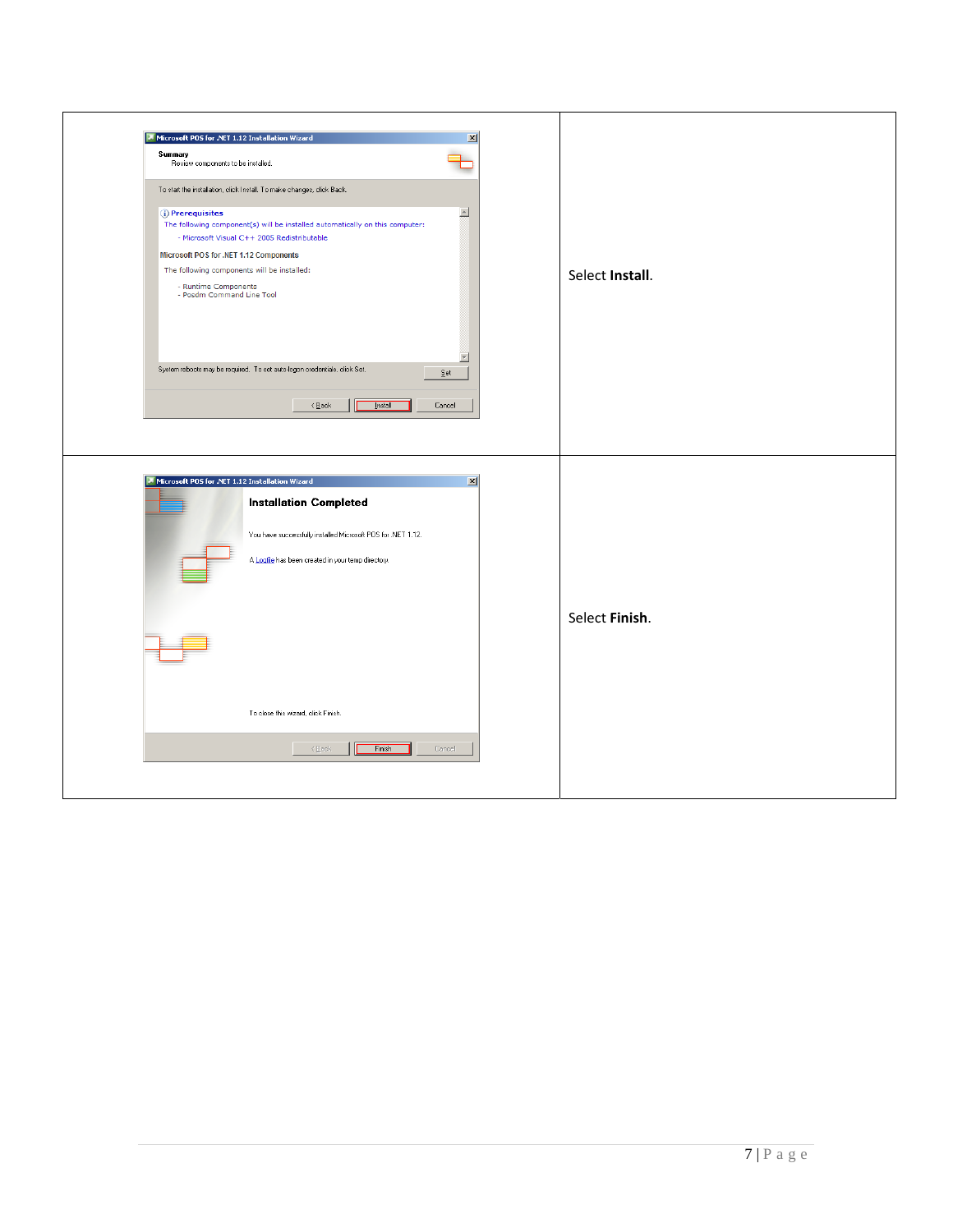# **TP 3000 Thermal Printer Driver Configuration**

**We will now need to configure the printer driver for the printer and the Cash Drawer.** 

| All Programs<br><b>A</b> start                                                                                                                                                                                                                                                                                                                                   | Select Start then select All Programs.       |
|------------------------------------------------------------------------------------------------------------------------------------------------------------------------------------------------------------------------------------------------------------------------------------------------------------------------------------------------------------------|----------------------------------------------|
| <b>DE</b> OLE OPOS 2.80<br>NV logo Setup<br>¥.<br>SetupPOS<br>VB Sample<br>VC Sample                                                                                                                                                                                                                                                                             | Select OLE OPOS 2.80 then select SetupPOS.   |
| OLE OPOS ADK Version 2.80<br>×<br>Device $\mathop{\underline{\mathsf{D}}}$ etails<br>Add New Device<br>Remove Device<br>Rename Key<br>POSPrinter<br>Device Name<br>CashDrawer<br>Device Description<br>Logical Device Name(LDN)<br>$\overline{\phantom{a}}$<br>Add $\underline{\sf N}$ ew LDN<br>Remoye LDN<br>Rgname LDN<br>Flash Logo Setup<br>$\mathsf{Exit}$ | Select POSPrinter.<br>Select Add New Device. |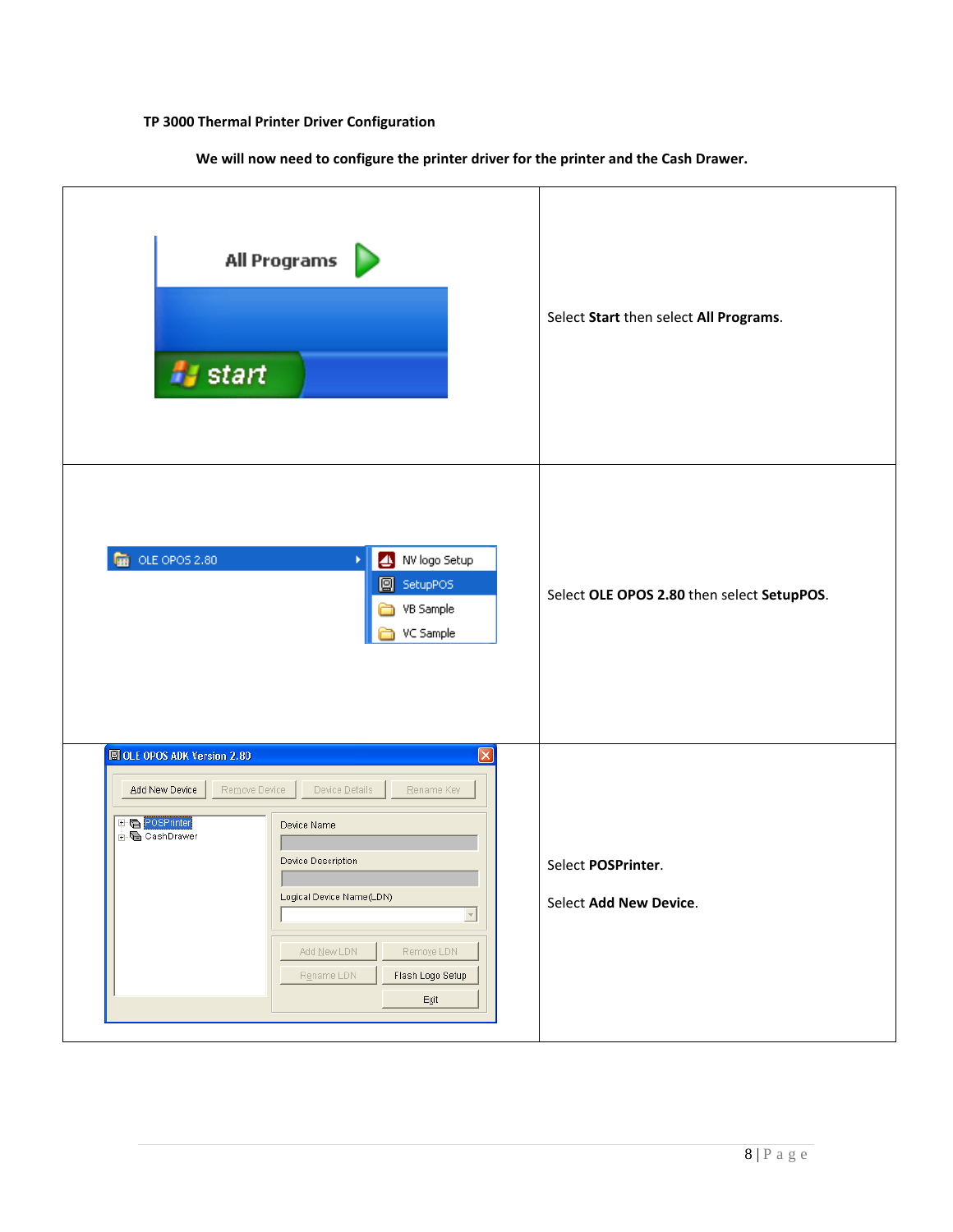| <b>Add New Device</b><br>Add New Device<br>Select Device Name<br>Browse<br>Thermal<br>▼<br>Cancel<br>Select Device Type<br>OK<br>ThermalU<br>÷                                                                                                                              | Use the dropdown under Select Device Name to<br>select Thermal.<br>Use the dropdown under Select Device Type to select<br>the printer Type:<br>ThermalU is USB<br>$\bullet$<br>ThermalS is Serial<br>ThermalP is Parallel<br>$\bullet$<br>ThermalN is Network (Ethernet)<br>When finished select OK.                       |
|-----------------------------------------------------------------------------------------------------------------------------------------------------------------------------------------------------------------------------------------------------------------------------|----------------------------------------------------------------------------------------------------------------------------------------------------------------------------------------------------------------------------------------------------------------------------------------------------------------------------|
| OLE OPOS ADK Version 2.80<br>Add New Device<br>Remove Device<br>Device Details<br>Rename Key<br>田 POSPrinter<br>Device Name<br><b>E</b> CashDrawer<br>Device Description<br>Logical Device Name(LDN)<br>Add New LDN<br>Remoye LDN<br>Flash Logo Setup<br>Rename LDN<br>Exit | Select CashDrawer.<br>Select Add New Device.<br>$\overline{\nabla}$                                                                                                                                                                                                                                                        |
| <b>Add New Device</b><br>Add New Device<br>Select Device Name<br>Browse<br>Standard<br>▼<br>Cancel<br>Select Device Type<br>0K<br>$\blacktriangledown$<br>StandardU                                                                                                         | Use the dropdown under Select Device Name to<br>select Standard.<br>Use the dropdown under Select Device Type to select<br>the cash drawer Type:<br>StandardU is USB<br>$\bullet$<br>StandardS is Serial<br>StandardP is Parallel<br>$\bullet$<br>StandardN is Network (Ethernet)<br>$\bullet$<br>When finished select OK. |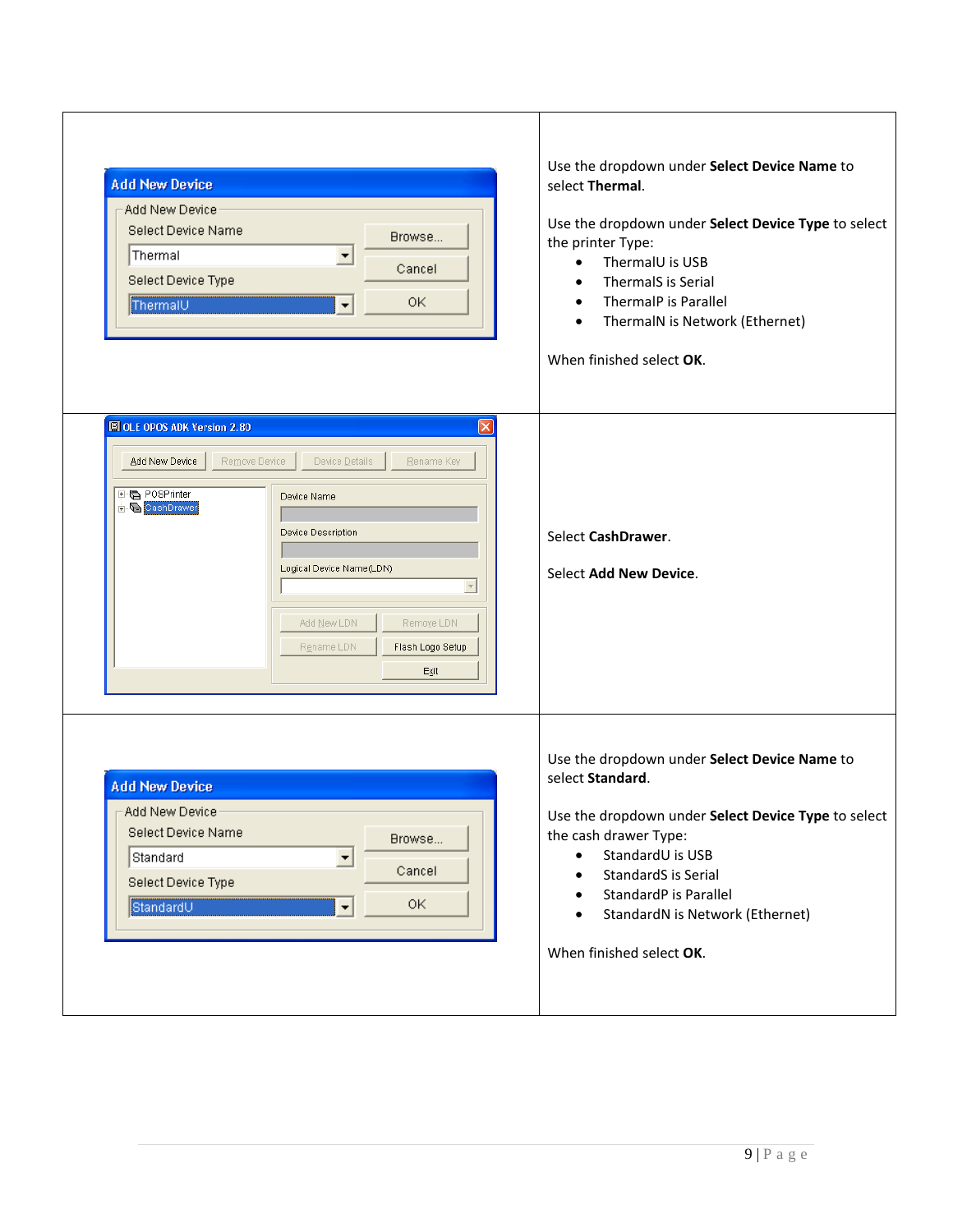## **TP 3000 Thermal Printer Driver – Printer and Cash Drawer Test**

**We will now need to test the operation of the printer and the Cash Drawer.** 

| Add New Device<br>POSPrinter<br>$\bullet$ A776<br>$\overline{}}$ A794<br>A799<br>$\bullet$ TRSTA1U<br>ThermalU<br><b>i</b> CashDrawer                                                                                                                                                     | Remove Device<br>Device Details<br>Rename Key<br>Device Name<br>ThermalU<br>Device Description<br>Thermal POS Printer (USB)<br>Logical Device Name(LDN)<br>$\bar{\psi}$<br>Add New LDN<br>Remove LDN<br>Flash Logo Setup<br>Rename LDN<br>Exit | Open the hive next to POSPrinter.<br>Select ThermalU (or whichever device type was<br>installed) then select Device Details. |
|-------------------------------------------------------------------------------------------------------------------------------------------------------------------------------------------------------------------------------------------------------------------------------------------|------------------------------------------------------------------------------------------------------------------------------------------------------------------------------------------------------------------------------------------------|------------------------------------------------------------------------------------------------------------------------------|
| <b>SETUP POS</b><br>Details of Device<br>Device Class<br>POSPrinter<br>Device Name<br>ThermalU<br>Device Name Key<br>ThermalU<br>Description<br>OLE POS Printer OPOS Service Object<br>Device Description<br>Thermal POS Printer (USB)<br><b>ADK Version</b><br>RecPrinter.POSPrinter.SOU |                                                                                                                                                                                                                                                | Select Printer Test And Setting.                                                                                             |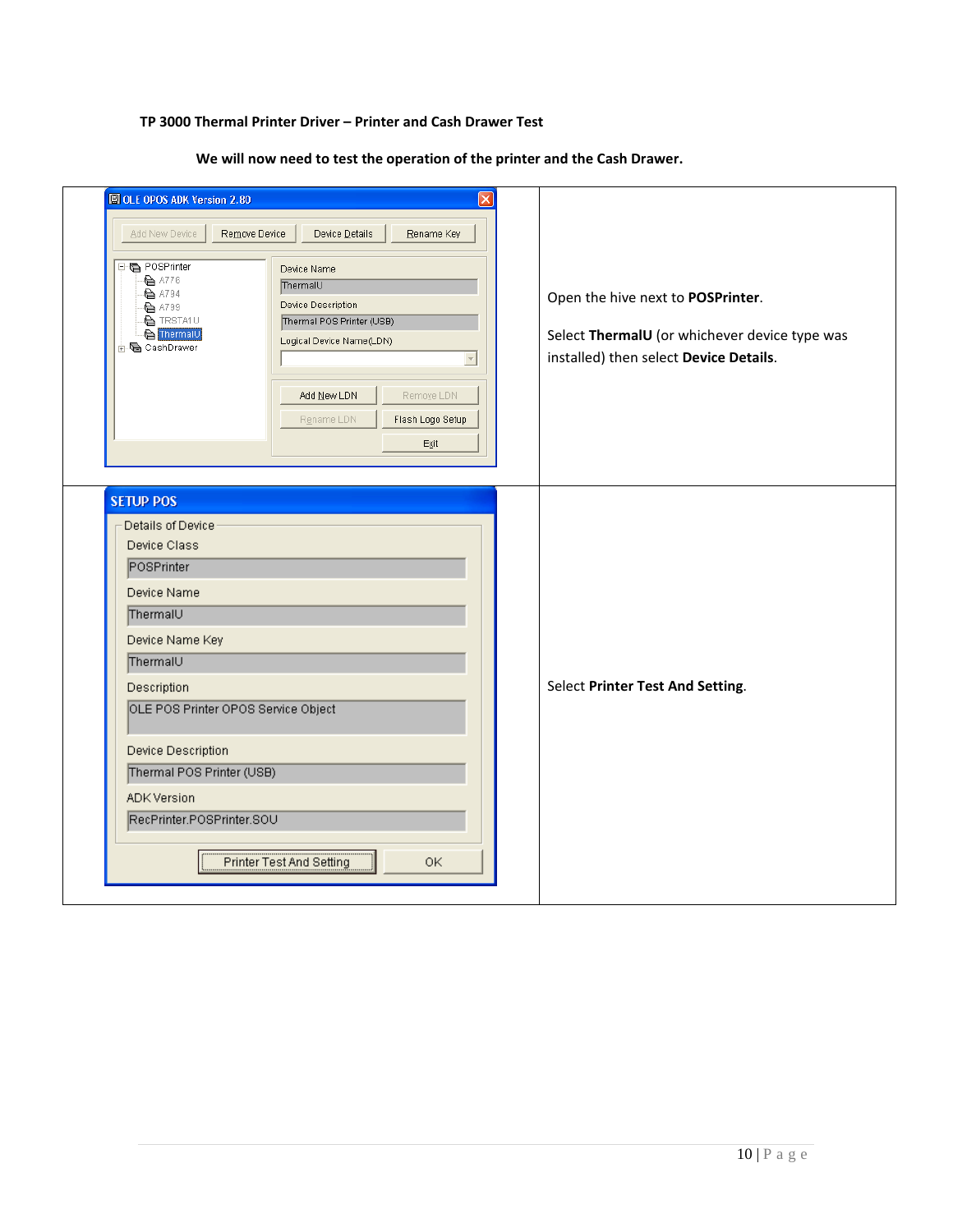| <b>ThermalU Printer Settings</b>                                                                                                                                                                                                                                        |                                                                                                                                                                                                                                                          |                                                                                                                                                                                                                                                                                                  |
|-------------------------------------------------------------------------------------------------------------------------------------------------------------------------------------------------------------------------------------------------------------------------|----------------------------------------------------------------------------------------------------------------------------------------------------------------------------------------------------------------------------------------------------------|--------------------------------------------------------------------------------------------------------------------------------------------------------------------------------------------------------------------------------------------------------------------------------------------------|
| Device Name<br>ThermalU                                                                                                                                                                                                                                                 | Printer Test                                                                                                                                                                                                                                             |                                                                                                                                                                                                                                                                                                  |
| <b>Printer Settings</b><br>Port: USB<br>Bit Length:<br>StopBit:<br>Printer Settings (CashDrawer)<br>Open Level:<br>Pulse ON Time :<br>WaitForDrawerClose:<br>Open CashDrawer: CashDrawer v<br>InputBuf:<br>$\overline{0}$<br>Input Sleep Time:<br>Output Interval Time: | BaudRate:<br>Parity:<br>$\overline{\phantom{a}}$<br>$\overline{\mathbf{v}}$<br>Handshake:<br>Pin No:<br>Pulse OFF Time:<br>USB Serial Number: None<br>$\blacktriangledown$<br>Execute USB utility<br>1024<br>OutputBuf:<br>10 msec<br>1000 msec<br>Close | Select Printer Test.<br>The printer should then print and cut a small piece of<br>paper with the following printed on it:<br>Interactive HCheck!<br><b>OLE OPOS ADK</b><br>Service Object Version: 2.47<br><b>Device Name: Thermal</b><br>Select Close.<br>The Printer is now working Correctly. |
| OLE OPOS ADK Version 2.80<br>Remove Device<br>Add New Device<br>田島 POSPrinter<br>⊟ @ CashDrawer<br>$\bullet$ A776-1<br><b>■ A776-2</b><br><b>e</b> A794-1<br>$\blacksquare$ A794-2<br><b>后</b> A799-1<br>$\blacksquare$ A799-2<br>StandardU                             | Device Details<br>Rename Key<br>Device Name<br>StandardU<br><b>Device Description</b><br>Standard Cash Drawer<br>Logical Device Name(LDN)<br>$\overline{\phantom{a}}$<br>Add New LDN<br>Remoye LDN<br>Rename LDN<br>Flash Logo Setup<br>Exit             | Open the hive next to CashDrawer.<br>Select StandardU (or whichever device type was<br>installed) then select Device Details.                                                                                                                                                                    |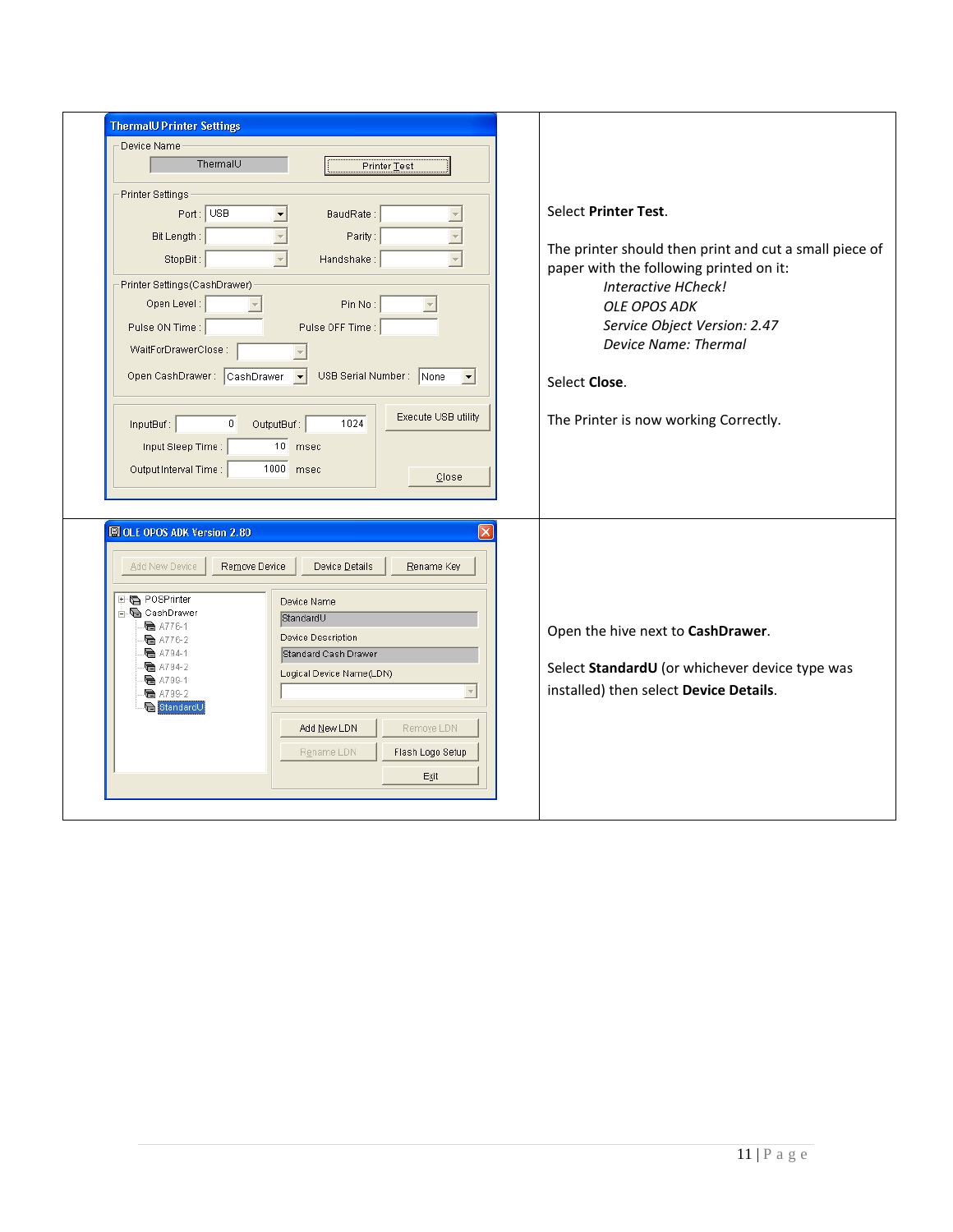| <b>SETUP POS</b>                                                                                 |                                                     |
|--------------------------------------------------------------------------------------------------|-----------------------------------------------------|
| Details of Device                                                                                |                                                     |
| Device Class                                                                                     |                                                     |
| CashDrawer                                                                                       |                                                     |
| Device Name                                                                                      |                                                     |
| StandardU                                                                                        |                                                     |
| Device Name Key                                                                                  |                                                     |
| StandardU                                                                                        |                                                     |
| Description                                                                                      | Select Printer Test And Setting.                    |
| OLE Cash Drawer OPOS Service Object                                                              |                                                     |
| Device Description                                                                               |                                                     |
| Standard Cash Drawer                                                                             |                                                     |
| ADK Version                                                                                      |                                                     |
| Standard.CashDrawer.SOU                                                                          |                                                     |
| Printer Test And Setting<br>0K                                                                   |                                                     |
|                                                                                                  |                                                     |
| <b>StandardU Printer Settings</b>                                                                |                                                     |
| Device Name<br>StandardU<br>Printer Test                                                         |                                                     |
| Printer Settings                                                                                 |                                                     |
| Port: USB<br>$\vert \cdot \vert$<br>BaudRate:<br>$\overline{\phantom{a}}$                        |                                                     |
| $\overline{z}$<br>Bit Length:<br>Parity:                                                         |                                                     |
| $\overline{\phantom{a}}$<br>StopBit:<br>Handshake:<br>$\overline{\mathbf{v}}$                    | After Verifying all the settings are correct select |
| Printer Settings(CashDrawer)                                                                     | <b>Printer Test.</b>                                |
| Pin No: $\boxed{2}$<br>Open Level: Low<br>$\overline{\phantom{a}}$<br>⊡                          |                                                     |
| Pulse ON Time:<br>200<br>Pulse OFF Time:<br>400                                                  | The Cash Drawer should then open.                   |
| WaitForDrawerClose: Yes                                                                          | When done select Close.                             |
| USB Serial Number: None<br>Open CashDrawer :<br>$\overline{\phantom{a}}$<br>$\blacktriangledown$ |                                                     |
| Execute USB utility<br>OutputBuf:<br>1024<br>InputBut<br>$\overline{0}$                          |                                                     |
| $10$ msec<br>Input Sleep Time:                                                                   |                                                     |
| Output Interval Time :<br>$0$ msec<br>$\underline{\mathbb{C}}$ lose                              |                                                     |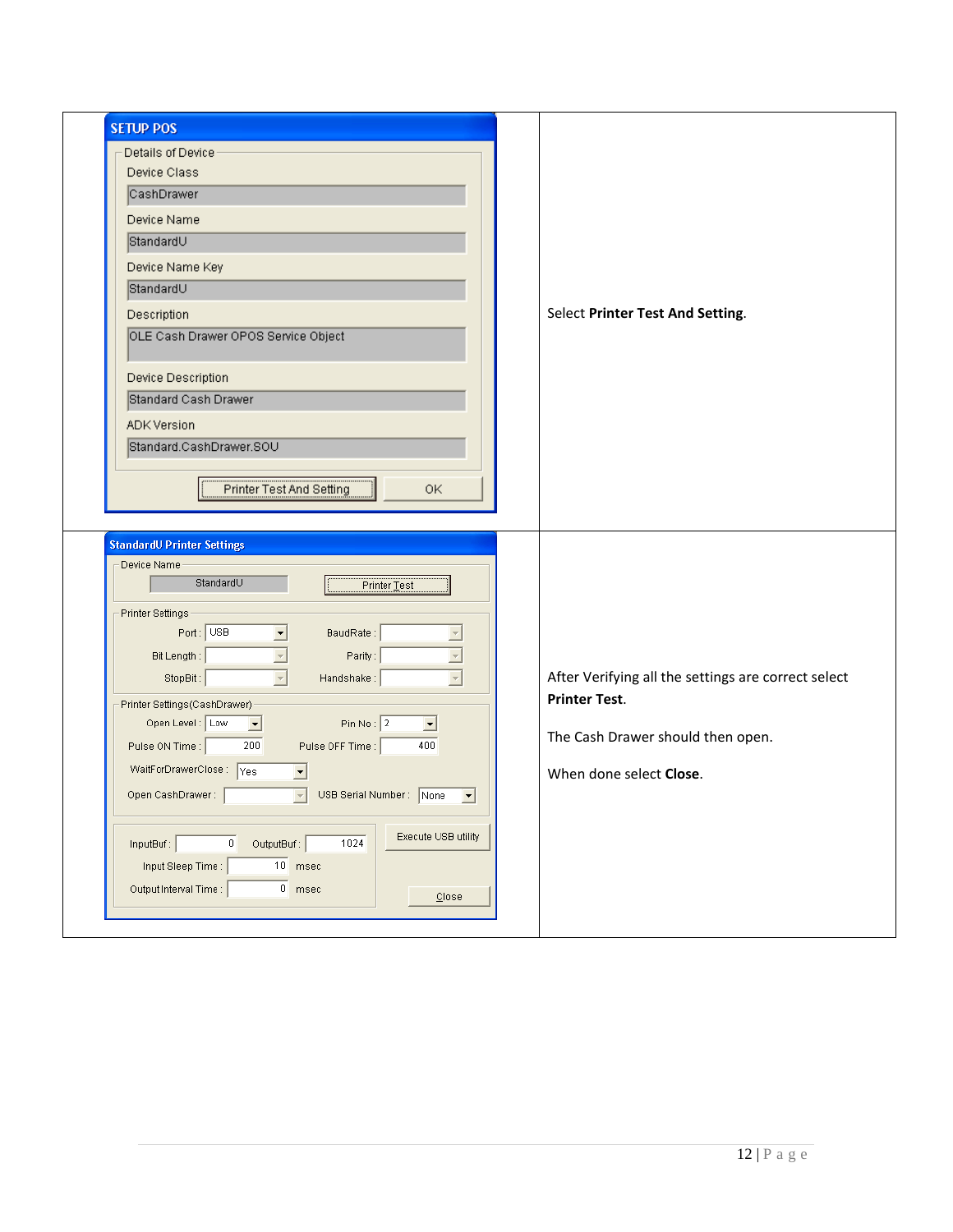#### **TP 3000 Thermal Printer Driver – Configuring Multiple Cash Drawers**

**If you would like to have multiple cash drawers on this system (using the document below) some additional configuration of the driver is required.** 

| POSPrinter<br>CashDrawer                                                                        | Device Name<br>Device Description<br>Logical Device Name(LDN)       | Select CashDrawer.<br>Select Add New Device.                                                                                                                                                                          |
|-------------------------------------------------------------------------------------------------|---------------------------------------------------------------------|-----------------------------------------------------------------------------------------------------------------------------------------------------------------------------------------------------------------------|
|                                                                                                 | Add New LDN<br>Remove LDN<br>Flash Logo Setup<br>Rename LDN<br>Exit |                                                                                                                                                                                                                       |
|                                                                                                 |                                                                     |                                                                                                                                                                                                                       |
| <b>Add New Device</b><br>Add New Device<br>Select Device Name<br>Standard<br>Select Device Type | Browse<br>$\overline{\phantom{a}}$<br>Cancel                        | Use the dropdown under Select Device Name to<br>select Standard.<br>Use the dropdown under Select Device Type to select<br>the cash drawer Type:<br>StandardU is USB<br>$\bullet$<br>StandardS is Serial<br>$\bullet$ |

• **http://faq.pcamerica.com/file-lockers/pdf-locker/Dual\_Cash\_Drawer.pdf**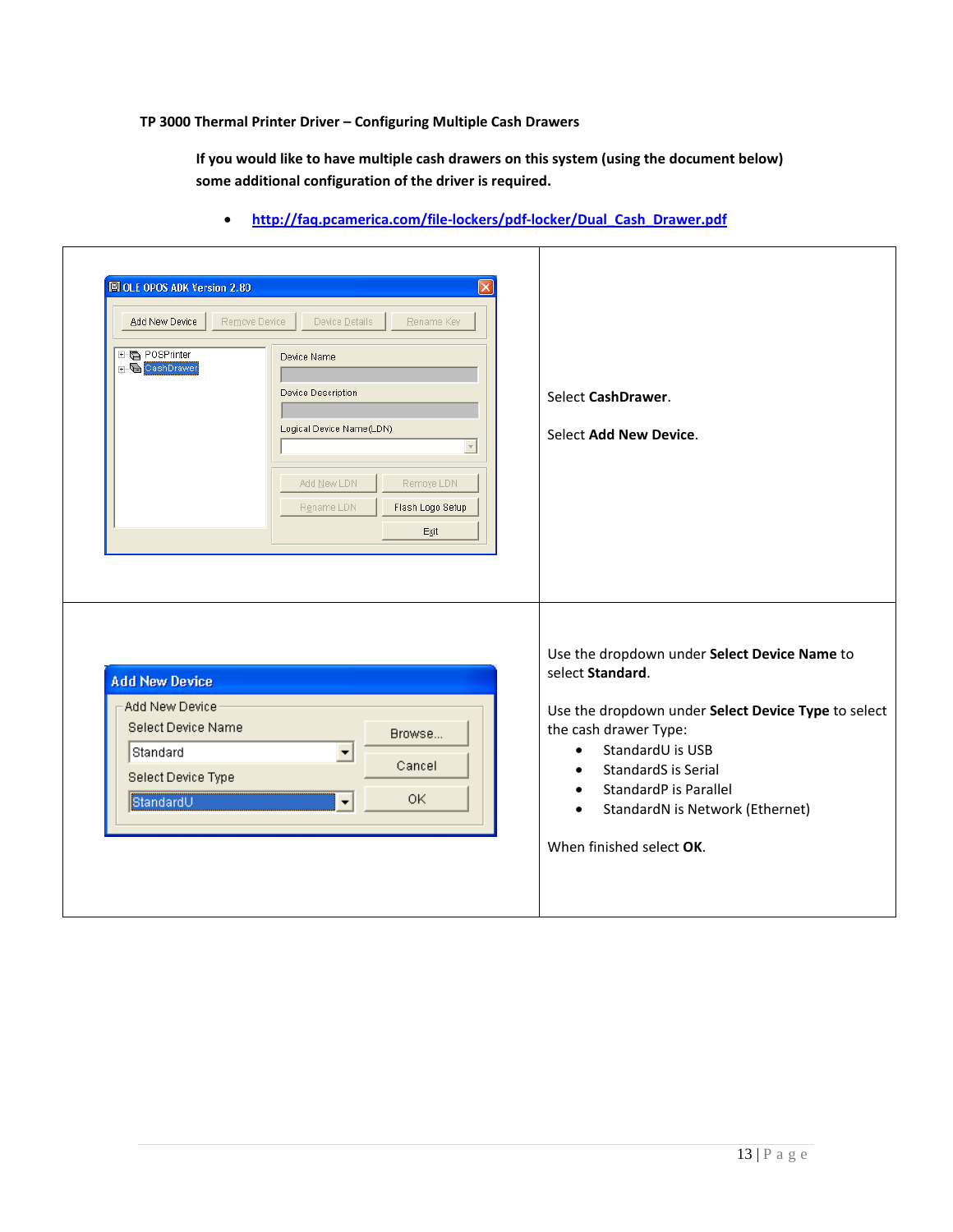| OLE OPOS ADK Version 2.80<br>Add New Device<br>Remove Device<br>田 POSPrinter<br><b>⊟-</b> CashDrawer<br>$\bullet$ A776-1<br>De A776-2<br>Da A794-1<br>e A794-2<br>e A799-1<br>Dec A799-2<br><b>B</b> Standard∪<br>StandardU_2                                                          | Device Details<br>Rename Key<br>Device Name<br>StandardU<br>Device Description<br>Standard Cash Drawer<br>Logical Device Name(LDN)<br>$\overline{\phantom{a}}$<br>Add $New LDN$<br>Remoye LDN<br>Flash Logo Setup<br>Rename LDN<br>Exit | Select the newly added cash drawer.<br><b>Select Device Details.</b> |
|----------------------------------------------------------------------------------------------------------------------------------------------------------------------------------------------------------------------------------------------------------------------------------------|-----------------------------------------------------------------------------------------------------------------------------------------------------------------------------------------------------------------------------------------|----------------------------------------------------------------------|
| <b>SETUP POS</b><br>Details of Device<br>Device Class<br>CashDrawer<br>Device Name<br>StandardU<br>Device Name Key<br>StandardU_2<br>Description<br>OLE Cash Drawer OPOS Service Object<br>Device Description<br>Standard Cash Drawer<br><b>ADK Version</b><br>Standard.CashDrawer.SOU | Printer Test And Setting<br>OK                                                                                                                                                                                                          | Select Printer Test And Setting.                                     |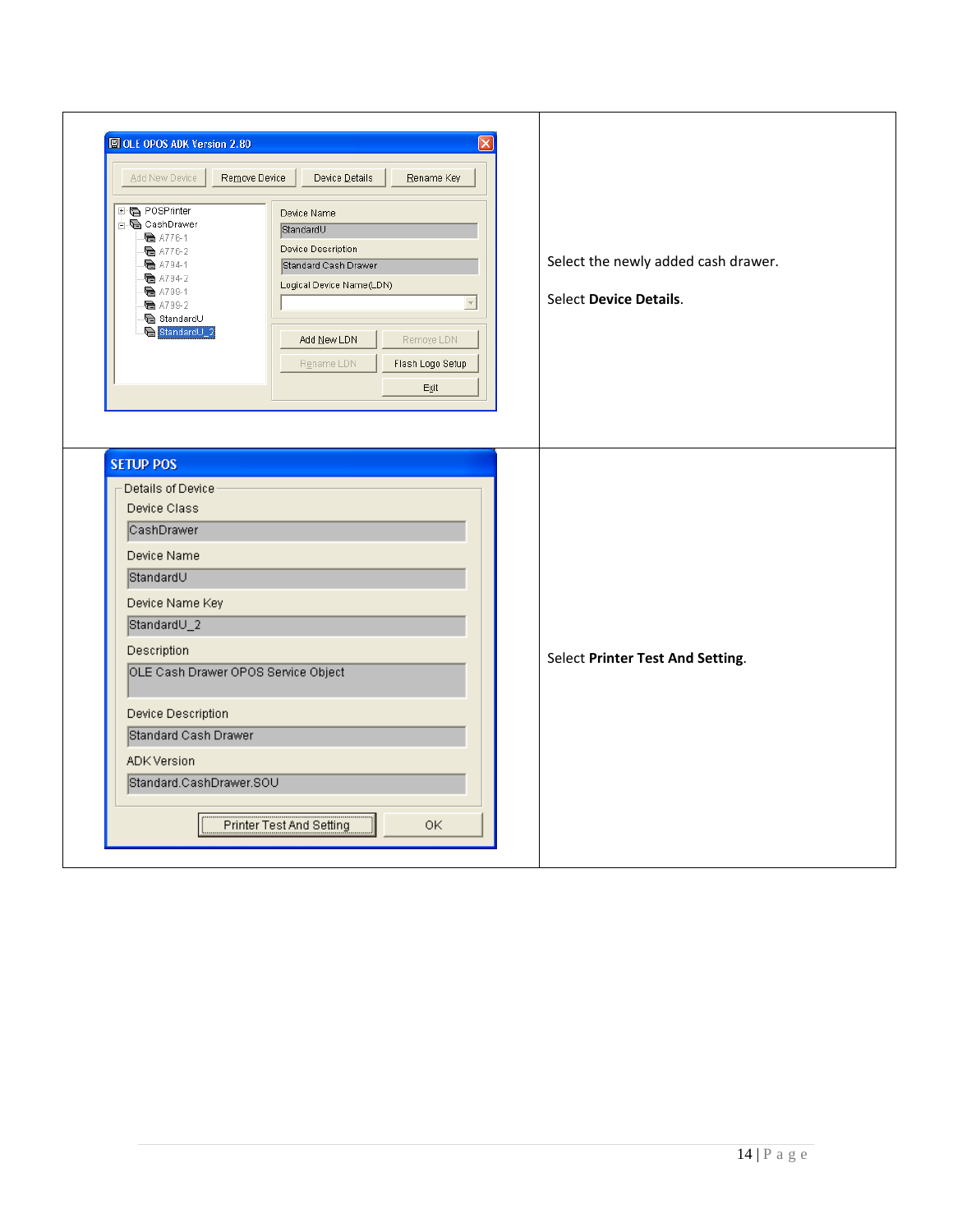| Device Name<br>StandardU<br>Printer Test                             |                                                     |
|----------------------------------------------------------------------|-----------------------------------------------------|
| Printer Settings<br>Port: USB<br>BaudRate:<br>Parity:<br>Bit Length: |                                                     |
| Handshake:<br>StopBit:                                               | After Verifying all the settings are correct select |
| Printer Settings (CashDrawer)                                        | <b>Printer Test.</b>                                |
| Open Level: Low<br>Pin No: $2$<br>▼                                  |                                                     |
| 200<br>400<br>Pulse OFF Time:<br>Pulse ON Time :                     | The second Cash Drawer should then open.            |
| WaitForDrawerClose: Yes                                              | When done select <b>Close</b> .                     |
| USB Serial Number: None<br>Open CashDrawer:<br>$\blacktriangledown$  |                                                     |
|                                                                      |                                                     |
| Execute USB utility<br>$\theta$<br>1024<br>OutputBuf:<br>InputBuf:   |                                                     |
| 10 msec<br>Input Sleep Time :                                        |                                                     |
| $0$ msec<br>Output Interval Time :<br>Close                          |                                                     |
|                                                                      |                                                     |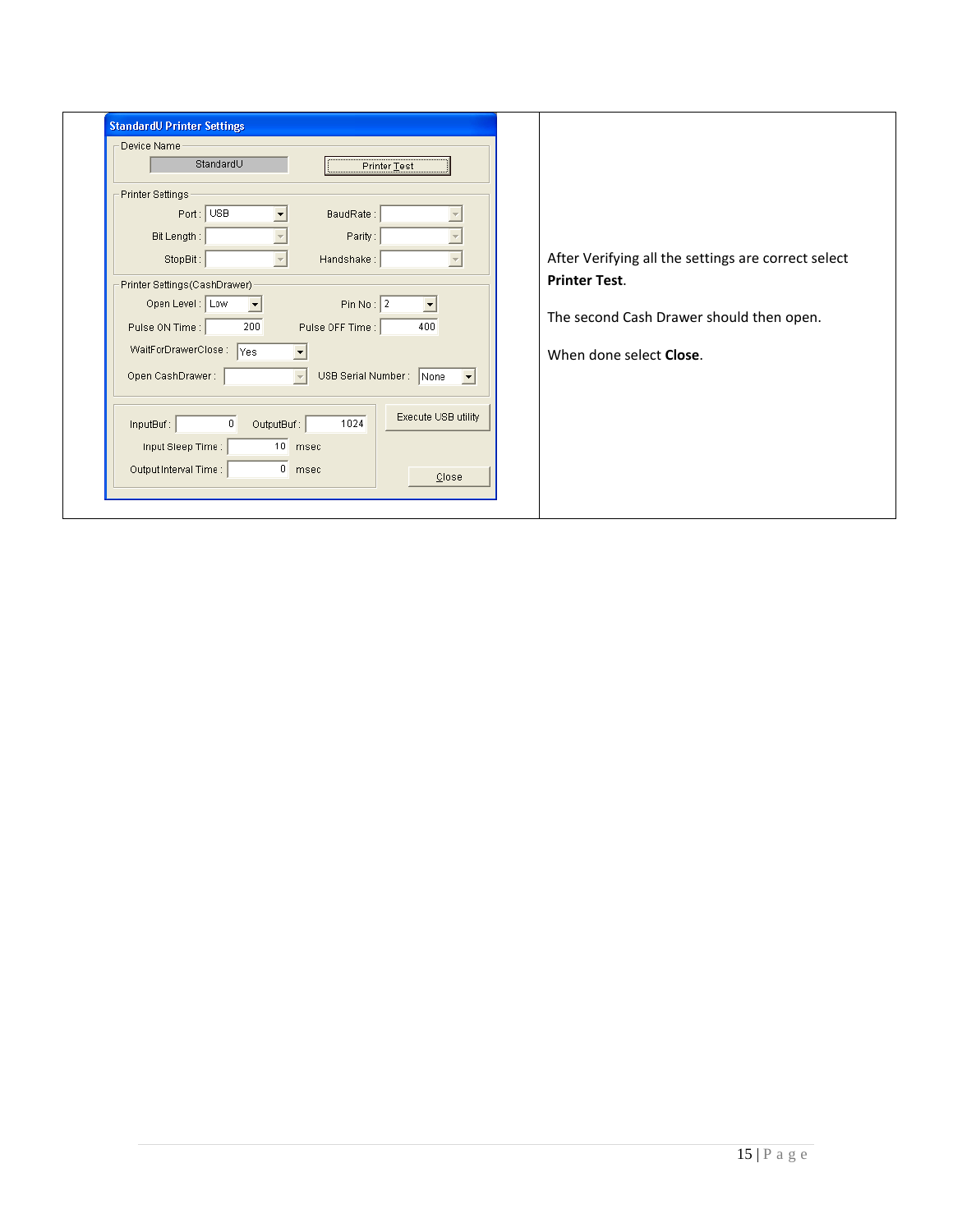### **MSR Configuration**

In order to work with pcAmerica's software, all MSR's (magnetic swipe readers) need to read from track 2 only. When swiped into notepad a credit card should look like this (including the carriage return);

#### **;1234567891234567=12345678912345678912?**

If when swiped in notepad the swipe looks like this;

## **%B1234567891234567^TEST CARD^12345678912345678912?**

#### **;1234567891234567=12345678912345678912?**

It is reading from tracks 1 and 2, and the MSR needs to be configured to work with our software.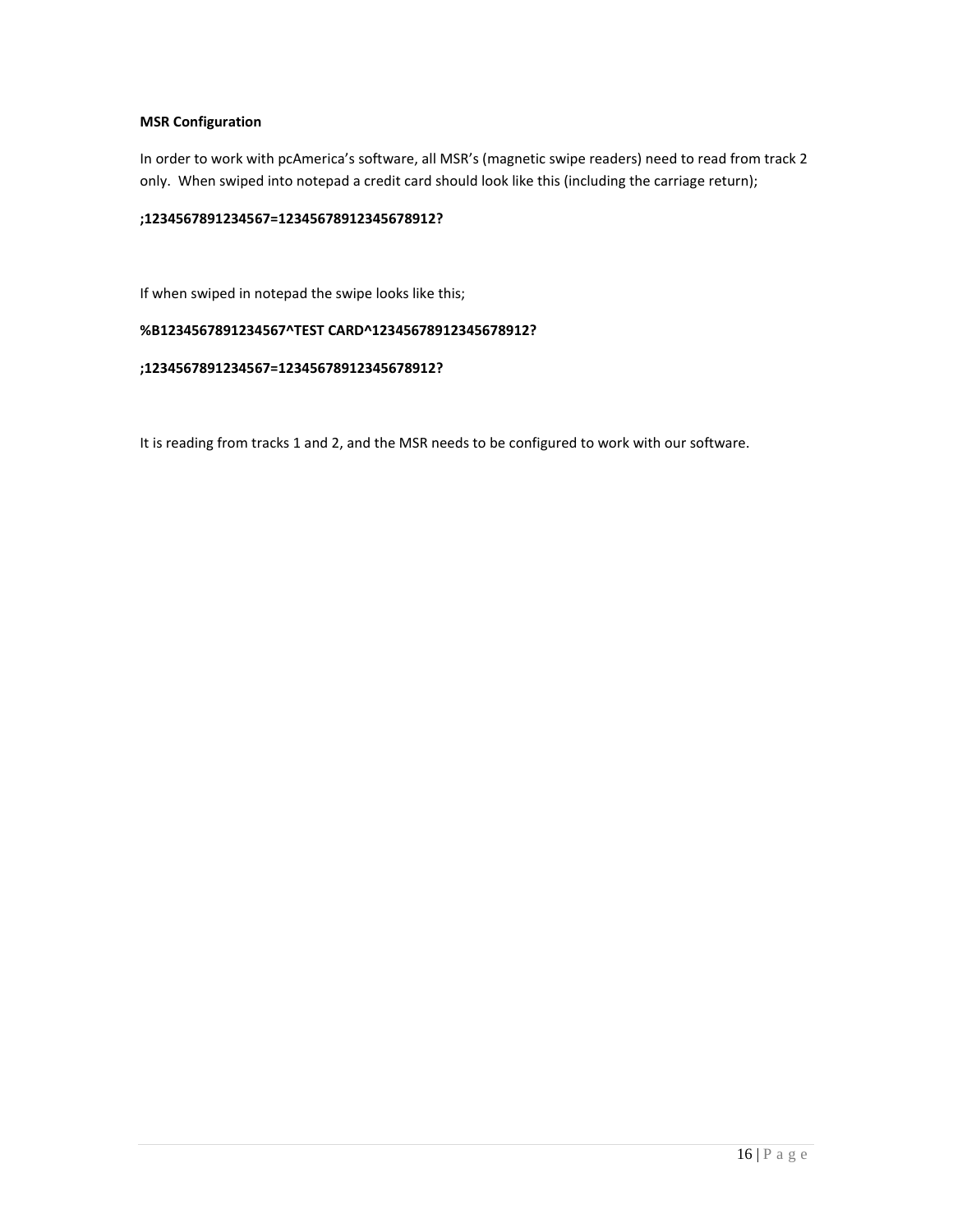#### **ID-Tech MSR Configuration**

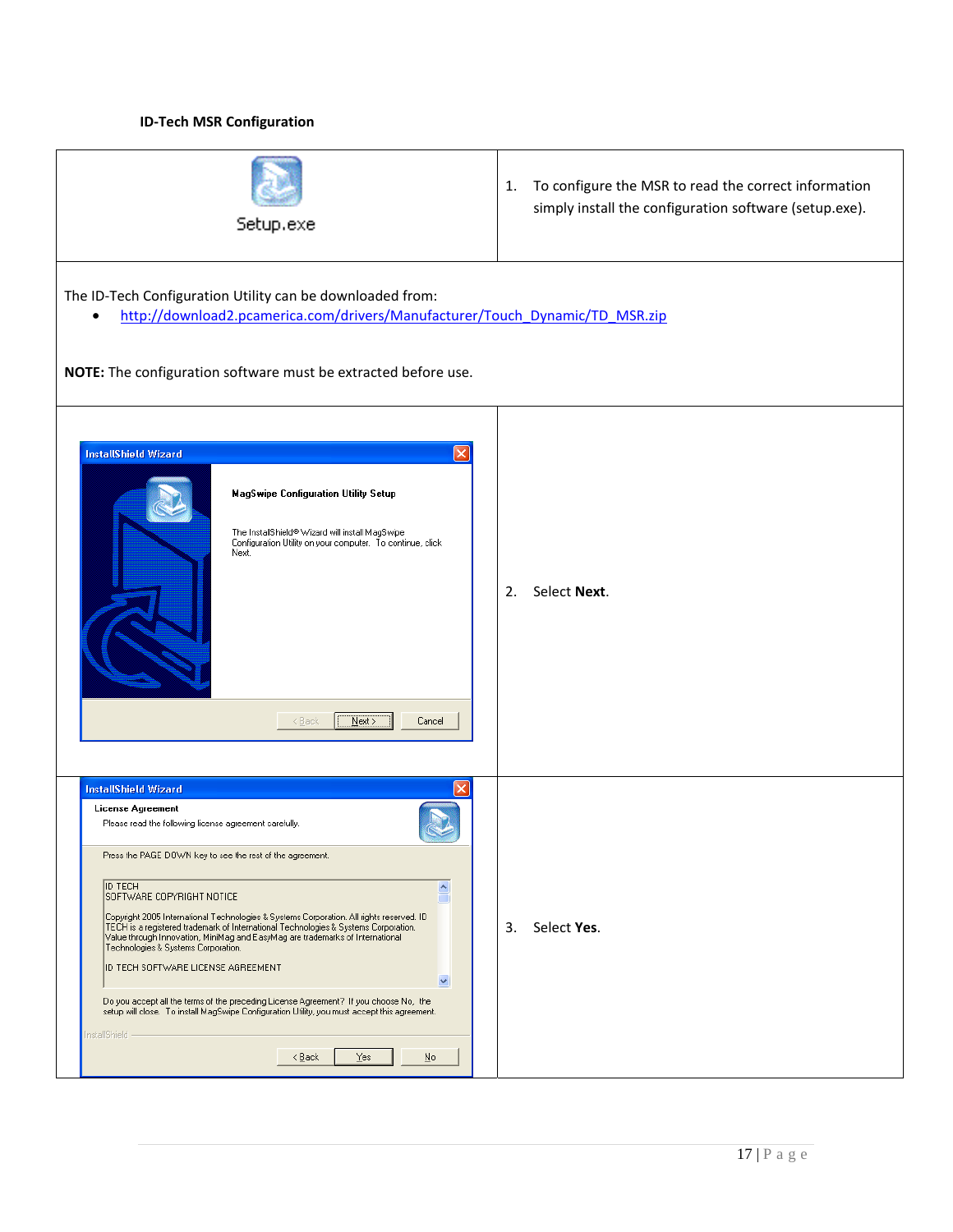| <b>InstallShield Wizard</b>                                                                                         |                    |
|---------------------------------------------------------------------------------------------------------------------|--------------------|
| Information                                                                                                         |                    |
| Please read the following text.                                                                                     |                    |
| Press the PAGE DOWN key to read the rest of the information                                                         |                    |
| HOW TO USE THIS UTILITY<br>$\boldsymbol{\wedge}$                                                                    |                    |
| u<br>This Configuration Utility is designed to make special configuration settings as easy as<br>possible.          |                    |
| 1. Download the Configuration Utility and install it on your local drive.                                           | Select Yes.<br>4.  |
| 2. Connect the reader to the host computer and ensure it is getting power.                                          |                    |
| 3. Open the Configuration Utility.<br>M                                                                             |                    |
| For more information, you can read the help topic by clicking help button.                                          |                    |
| InstallShield -<br>Yes<br>$\leq$ $\underline{B}$ ack<br>No                                                          |                    |
| <b>InstallShield Wizard</b>                                                                                         |                    |
| <b>Choose Destination Location</b>                                                                                  |                    |
| Select folder where Setup will install files.                                                                       |                    |
| Setup will install MagSwipe Configuration Utility in the following folder.                                          |                    |
| To install to this folder, click Next. To install to a different folder, click Browse and select<br>another folder. |                    |
|                                                                                                                     |                    |
|                                                                                                                     | Select Next.<br>5. |
|                                                                                                                     |                    |
|                                                                                                                     |                    |
| <b>Destination Folder</b>                                                                                           |                    |
| Browse<br>C:\\ID TECH\MagSwipe Configuration Utility                                                                |                    |
| InstallShield -                                                                                                     |                    |
| Next<br>$\leq$ Back<br>Cancel                                                                                       |                    |
| <b>InstallShield Wizard</b>                                                                                         |                    |
| Setup Type<br>Select the Setup Type to install.                                                                     |                    |
| Click the type of Setup you prefer, then click Next.                                                                |                    |
| Program will be installed with the most common options. Recommended for<br>C [Lypical]<br>most users.               |                    |
| C Compact<br>Program will be installed with minimum required options.                                               | Select Next.<br>6. |
|                                                                                                                     |                    |
| You may choose the options you want to install. Recommended for advanced<br>C Custom<br>users.                      |                    |
|                                                                                                                     |                    |
| InstallShield -<br>$N$ ext ><br>Cancel<br>$\leq$ Back                                                               |                    |
|                                                                                                                     |                    |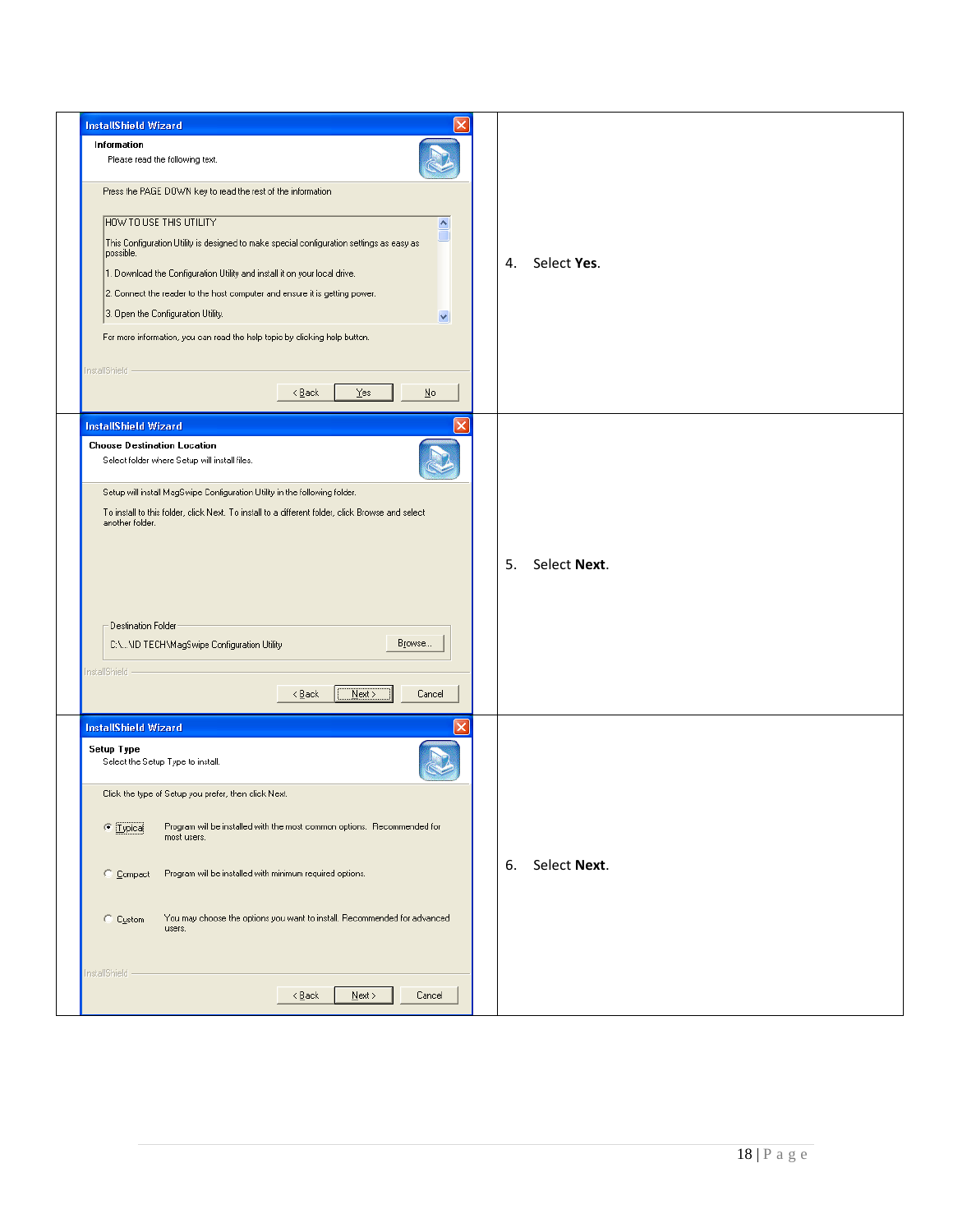| <b>InstallShield Wizard</b>                                                                                                                                                               |                      |
|-------------------------------------------------------------------------------------------------------------------------------------------------------------------------------------------|----------------------|
| Select Program Folder                                                                                                                                                                     |                      |
| Please select a program folder.                                                                                                                                                           |                      |
| Setup will add program icons to the Program Folder listed below. You may type a new folder<br>name, or select one from the existing folders list. Click Next to continue.                 |                      |
|                                                                                                                                                                                           |                      |
| Program Folders:<br>MagSwipe Configuration Utility                                                                                                                                        |                      |
|                                                                                                                                                                                           |                      |
| Existing Folders:<br>7Zip                                                                                                                                                                 | 7. Select Next.      |
| Accessories                                                                                                                                                                               |                      |
| Administrative Tools<br>Adobe Master Collection CS3                                                                                                                                       |                      |
| Applian Technologies<br> BCE 2003                                                                                                                                                         |                      |
| Broadcom                                                                                                                                                                                  |                      |
| Camtasia Studio 5<br>Catalyst Control Center<br>v                                                                                                                                         |                      |
|                                                                                                                                                                                           |                      |
| InstallShield -                                                                                                                                                                           |                      |
| $N$ ext ><br>$\leq$ $\underline{B}$ ack<br>Cancel                                                                                                                                         |                      |
| <b>InstallShield Wizard</b>                                                                                                                                                               |                      |
| <b>Start Copying Files</b>                                                                                                                                                                |                      |
| Review settings before copying files.                                                                                                                                                     |                      |
|                                                                                                                                                                                           |                      |
| Setup has enough information to start copying the program files. If you want to review or<br>change any settings, click Back. If you are satisfied with the settings, click Next to begin |                      |
| copying files.                                                                                                                                                                            |                      |
| Current Settings:                                                                                                                                                                         |                      |
| Setup will copy files now.<br>$\curvearrowright$                                                                                                                                          |                      |
|                                                                                                                                                                                           | Select Next.<br>8.   |
|                                                                                                                                                                                           |                      |
|                                                                                                                                                                                           |                      |
|                                                                                                                                                                                           |                      |
| $\vee$                                                                                                                                                                                    |                      |
| $\leq$<br>>                                                                                                                                                                               |                      |
| InstallShield                                                                                                                                                                             |                      |
| $N$ ext ><br>$\leq$ Back<br>Cancel                                                                                                                                                        |                      |
|                                                                                                                                                                                           |                      |
| <b>InstallShield Wizard</b>                                                                                                                                                               |                      |
| <b>MagSwipe Configuration Utility</b>                                                                                                                                                     |                      |
|                                                                                                                                                                                           |                      |
| MagSwipe Configuration Utility Setup is almost complete.                                                                                                                                  |                      |
|                                                                                                                                                                                           |                      |
|                                                                                                                                                                                           |                      |
|                                                                                                                                                                                           |                      |
|                                                                                                                                                                                           | Select Finish.<br>9. |
|                                                                                                                                                                                           |                      |
| Click Finish to complete MagSwipe Configuration Utility Setup.                                                                                                                            |                      |
|                                                                                                                                                                                           |                      |
|                                                                                                                                                                                           |                      |
|                                                                                                                                                                                           |                      |
|                                                                                                                                                                                           |                      |
|                                                                                                                                                                                           |                      |
| Finish<br>$\leq$ Back<br>Cancel                                                                                                                                                           |                      |
|                                                                                                                                                                                           |                      |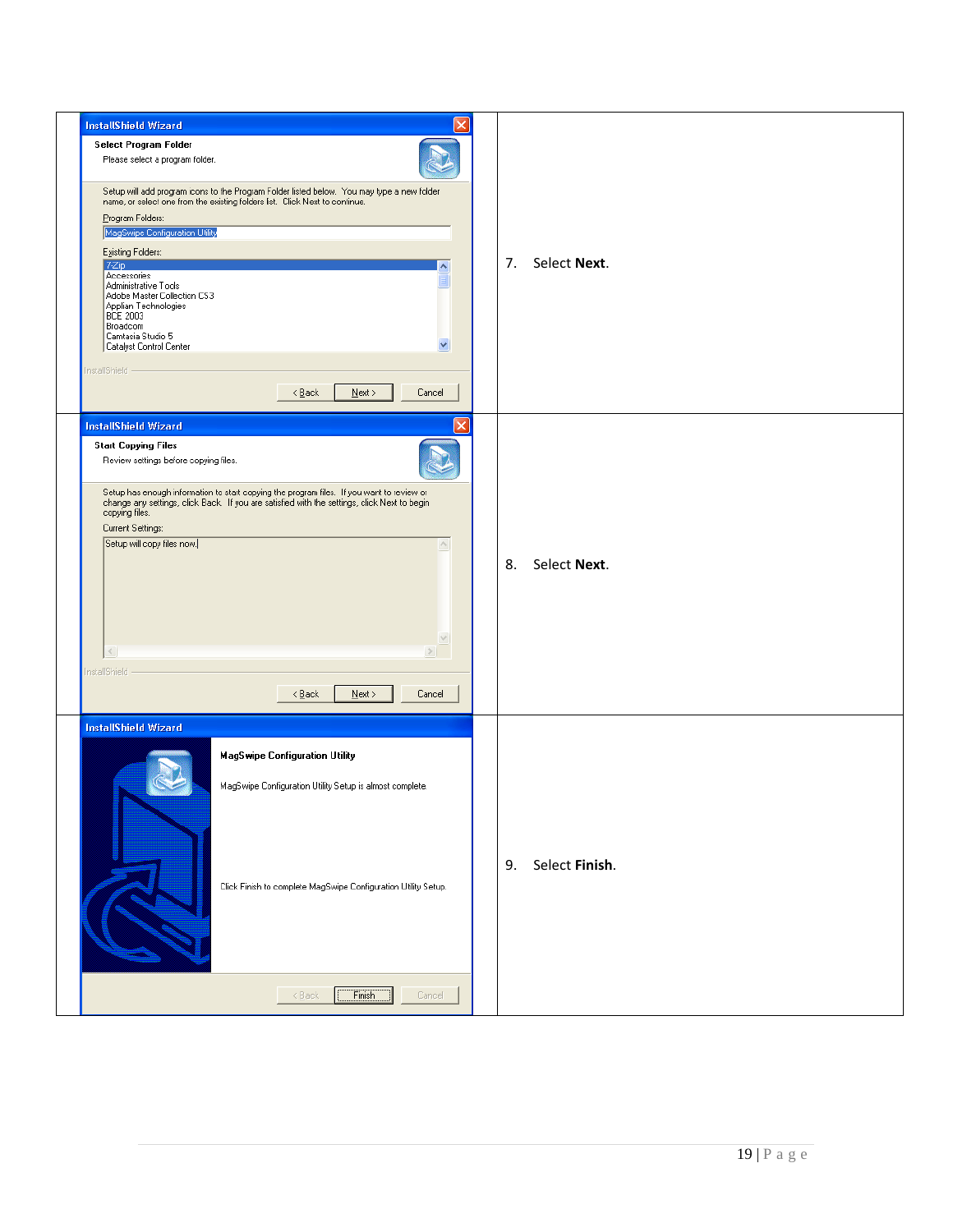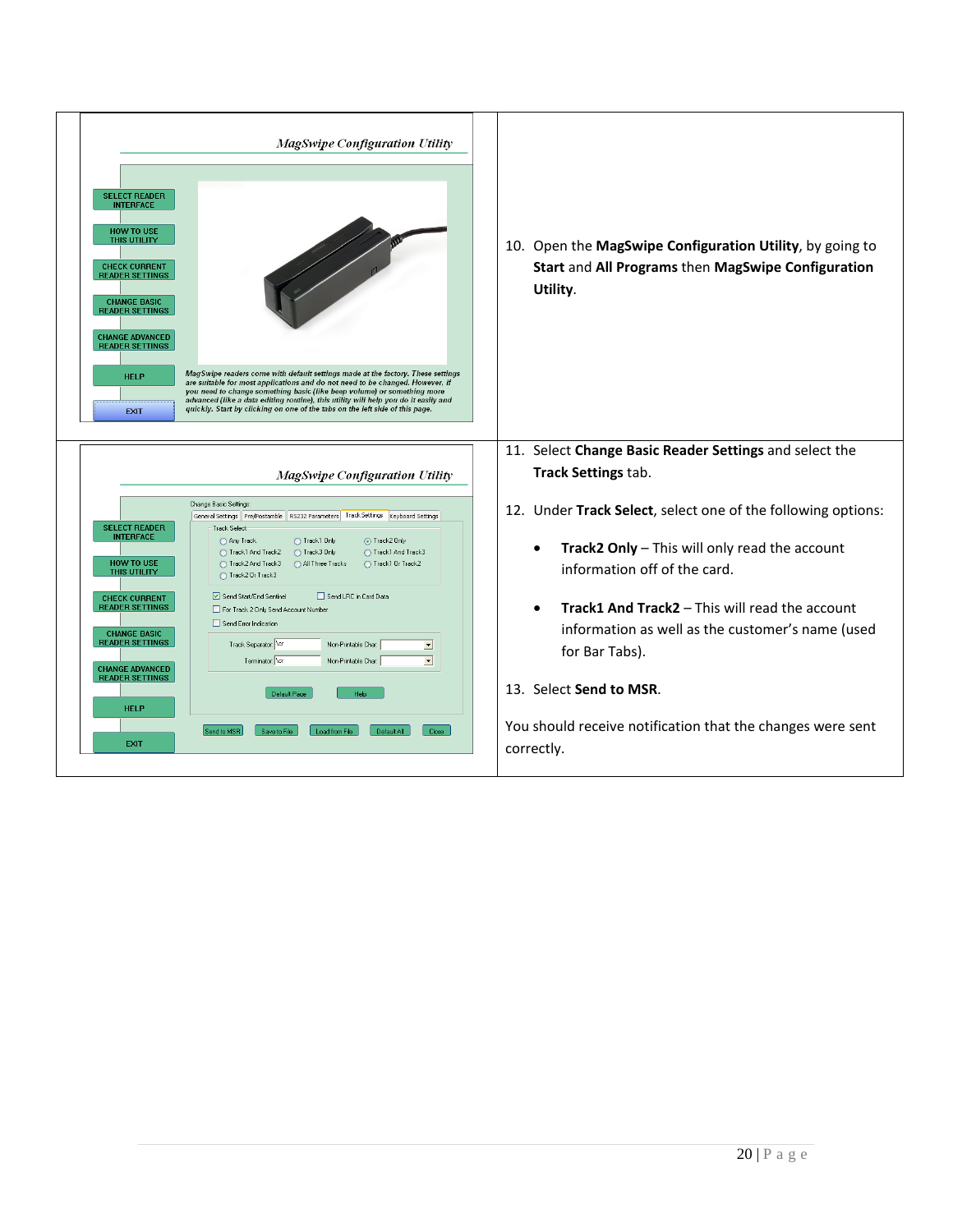**MSR Configuration in CRE/RPE** 

| <b>Manager</b>                                                                                                                                      | Select the Manager or Options button.<br>1.                                                                     |  |
|-----------------------------------------------------------------------------------------------------------------------------------------------------|-----------------------------------------------------------------------------------------------------------------|--|
|                                                                                                                                                     | Enter the administrator password (default: admin) where<br>2.<br>applicable.                                    |  |
| Options                                                                                                                                             | Select Setup then, Setup Screen.<br>3.                                                                          |  |
| <b>Setup Screen</b>                                                                                                                                 |                                                                                                                 |  |
| <b>Account Control</b><br><b>Company Info</b><br>Couponing<br><b>Payment Processing</b><br>Quick Invoicing & Alerts                                 | Hardware<br><b>Internet Features</b><br>Inventory<br><b>Invoice Settings</b><br>Quick-Add<br>Receipt<br>Reports |  |
| <b>Restaurant Features</b><br><b>Station Specifics</b>                                                                                              | <b>System Access</b><br><b>Touch Screen</b>                                                                     |  |
| Page 2 Page 3<br>Page 1 $ $                                                                                                                         |                                                                                                                 |  |
| <b>Choose your handheld type</b><br><b>OPOS MSR (Card swipe)</b><br>◯ Palm 0S<br>MSR Port                                                           | <b>Wireless Payment</b><br><b>NONE</b><br>v                                                                     |  |
| <b>NONE</b><br>Windows Mobile / Pocket PC                                                                                                           | ×<br><b>IP Port</b>                                                                                             |  |
| <b>Deli Scale Type</b><br><b>MSR Device Serial Number</b>                                                                                           |                                                                                                                 |  |
| O None<br>Avery Berkel<br>123456789                                                                                                                 |                                                                                                                 |  |
|                                                                                                                                                     |                                                                                                                 |  |
| Deli Scale Program Path<br><b>Gas Pump Interface</b>                                                                                                |                                                                                                                 |  |
| Enable Gas Pump Interface                                                                                                                           |                                                                                                                 |  |
| <b>Configure Gas</b><br><b>Pump Interface</b>                                                                                                       |                                                                                                                 |  |
|                                                                                                                                                     |                                                                                                                 |  |
|                                                                                                                                                     |                                                                                                                 |  |
|                                                                                                                                                     |                                                                                                                 |  |
| <b>Scale</b>                                                                                                                                        | Update<br>Exit                                                                                                  |  |
|                                                                                                                                                     |                                                                                                                 |  |
| Select the Hardware tab then, select Page3.<br>4.                                                                                                   |                                                                                                                 |  |
| Under Encryption Method (Card Swipe) select IDTECH.<br>5.                                                                                           |                                                                                                                 |  |
| Note: If the option Encryption Method (Card Swipe) is not available (pictured above) then the encryption method has been                            |                                                                                                                 |  |
| automatically selected for you.                                                                                                                     |                                                                                                                 |  |
| Under MSR Device Serial Number enter the serial number of the device.<br>6.                                                                         |                                                                                                                 |  |
| The Serial Number of the device should either be on; the invoice of the MSR, or a sticker on the device (may be labeled as<br>$\bullet$<br>$S/N$ ). |                                                                                                                 |  |
| Select Update.<br>7.                                                                                                                                |                                                                                                                 |  |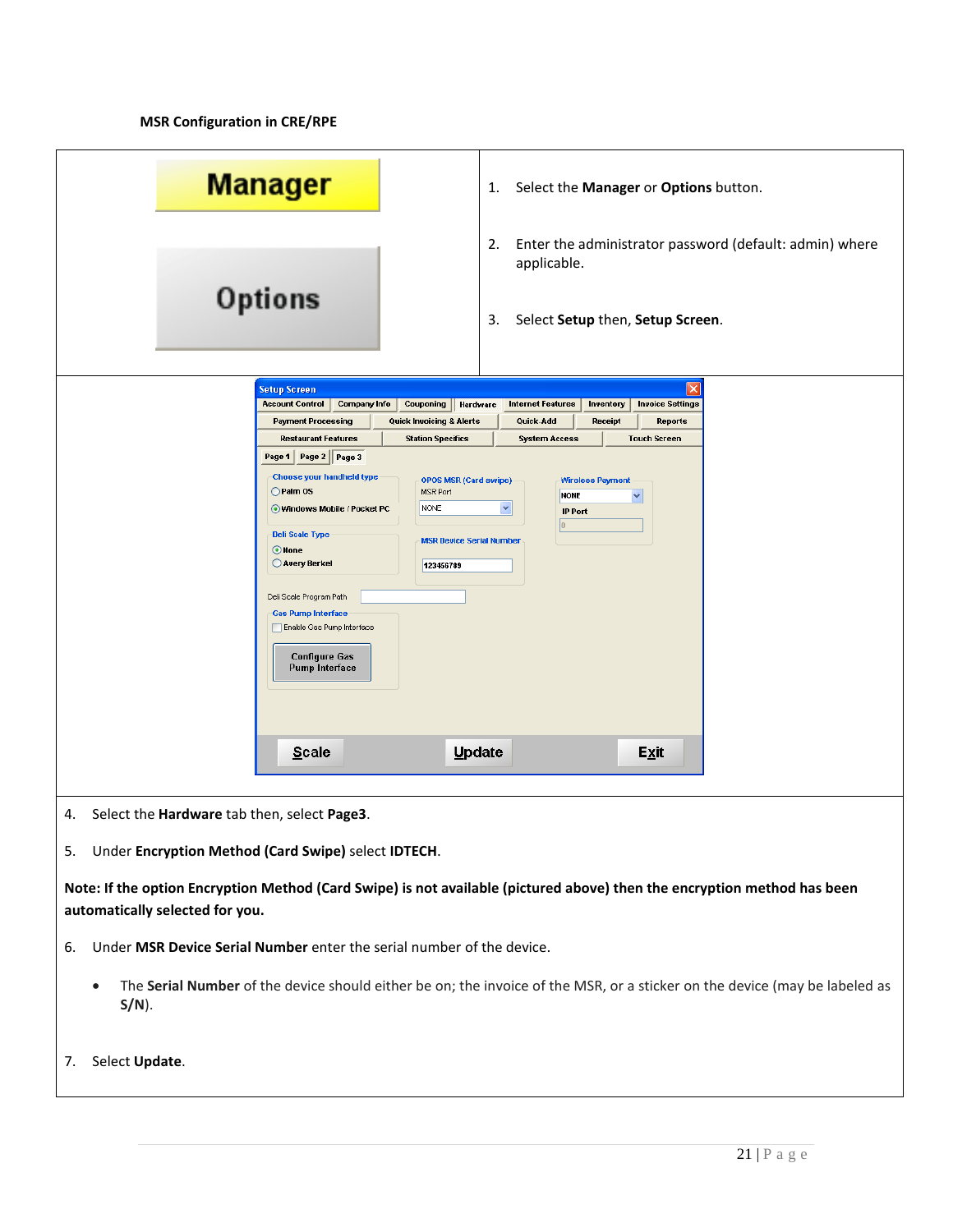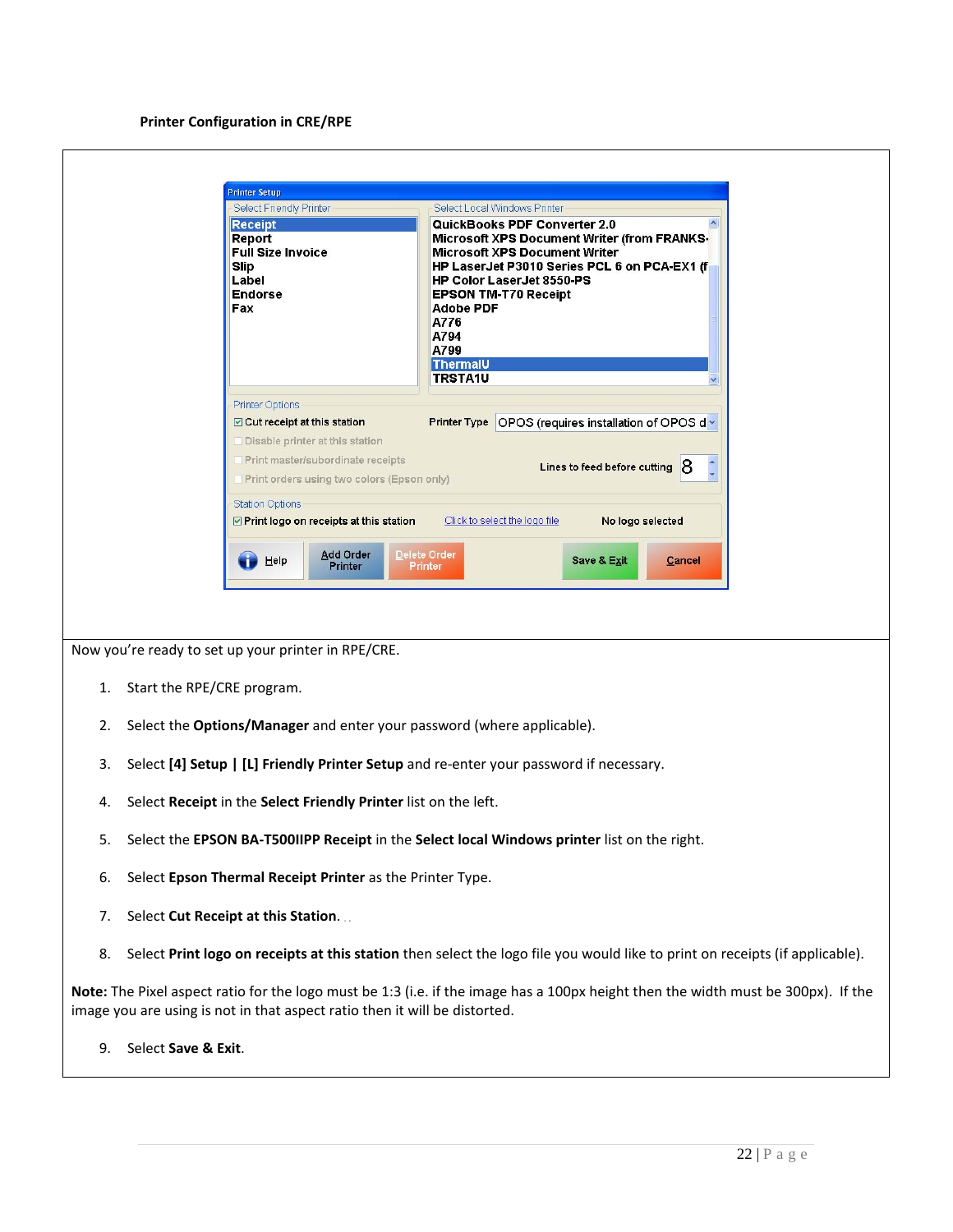**Cash Drawer Configuration**